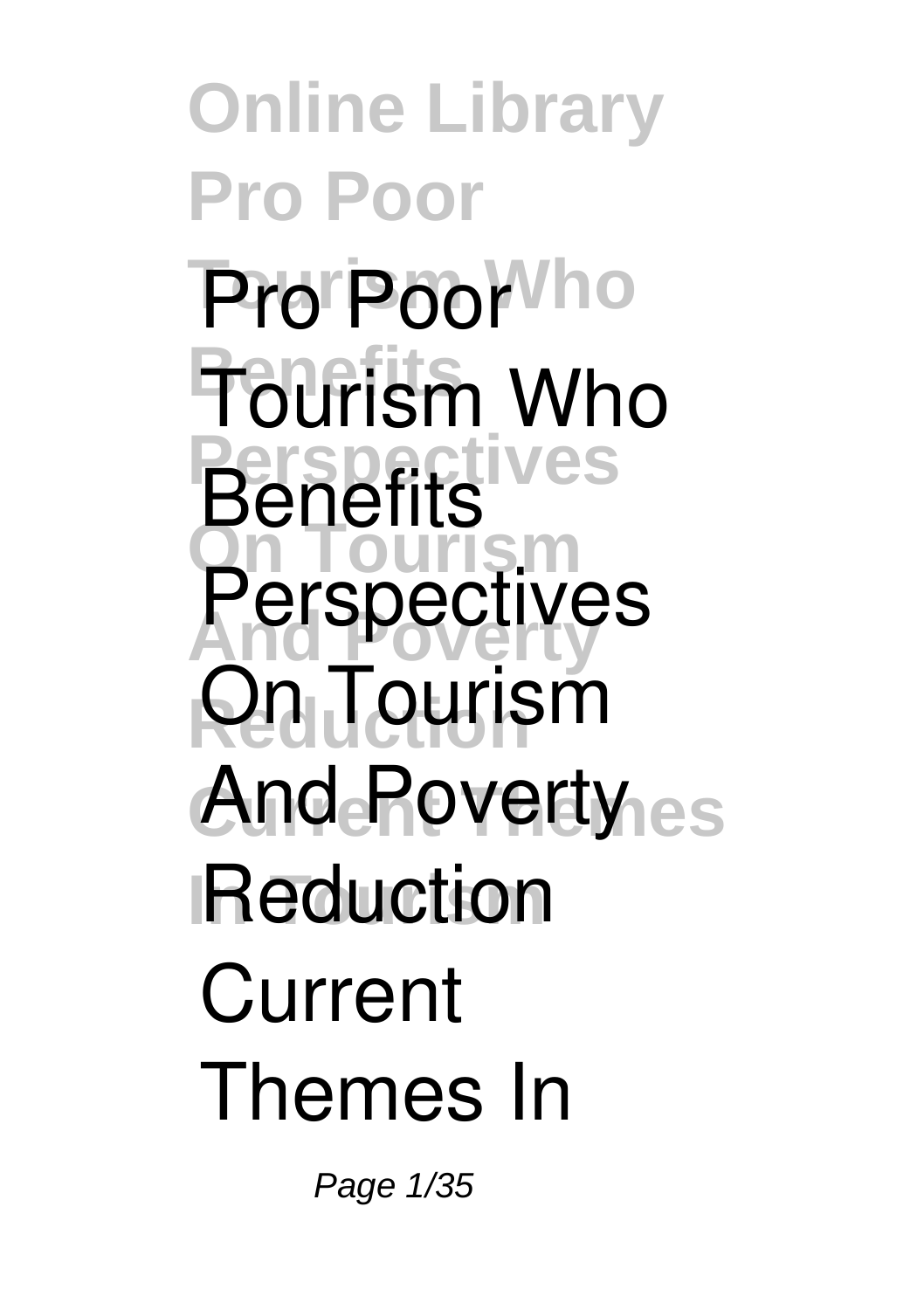# **Online Library Pro Poor Tourism Who Tourism**

**Thank you very much** for downloading pro **benefits perspectives on tourism and** *<u>Current themes</u>* in **tourism.Most likely** that, people have see **poor tourism who poverty reduction** you have knowledge numerous period for their favorite books Page 2/35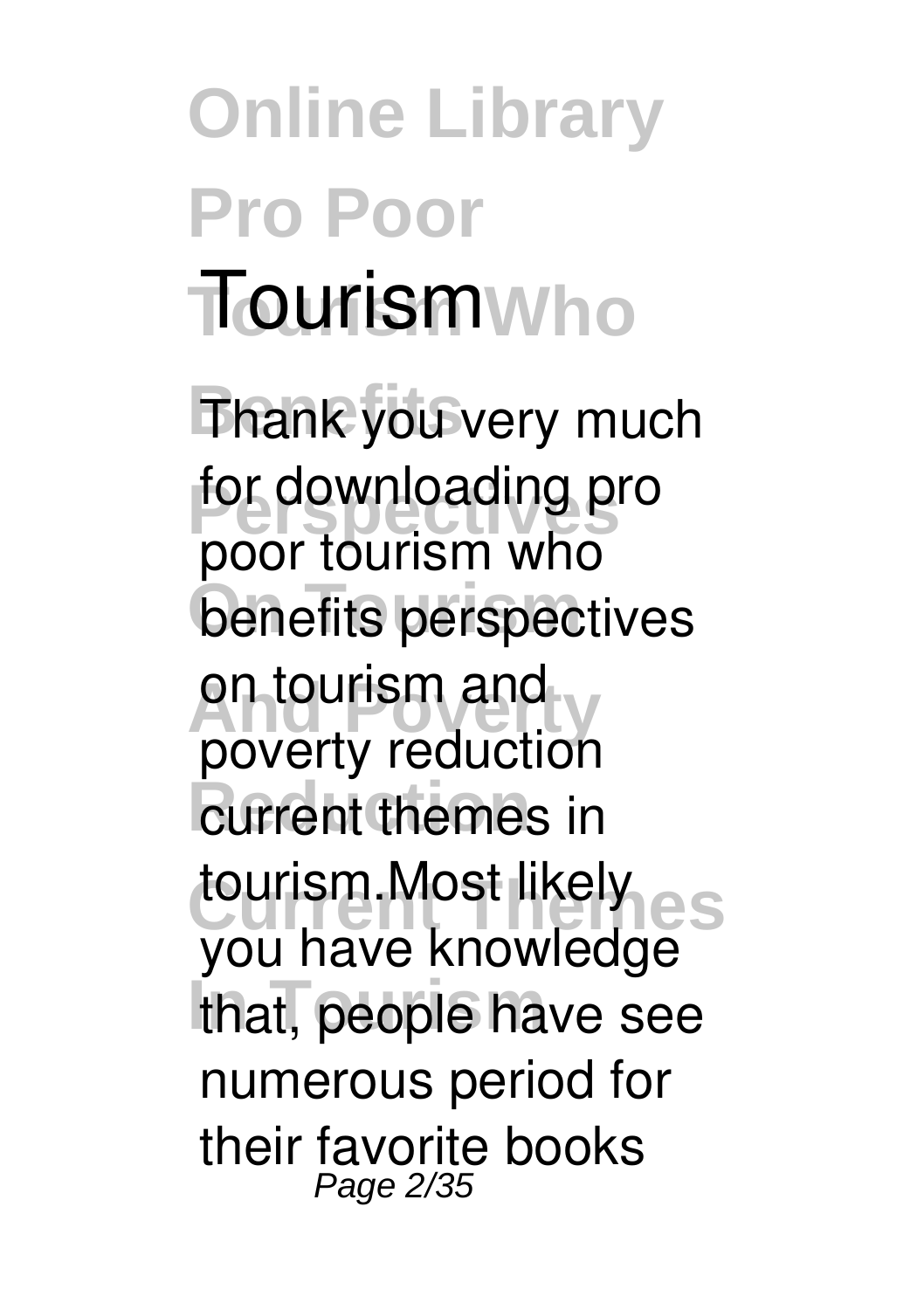subsequent to this pro poor tourism who on tourism and <sup>S</sup> poverty reduction current themes in **Reduction** happening in harmful downloads.Themes benefits perspectives tourism, but stop

**In Tourism** Rather than enjoying a fine ebook taking into consideration a mug of coffee in the Page 3/35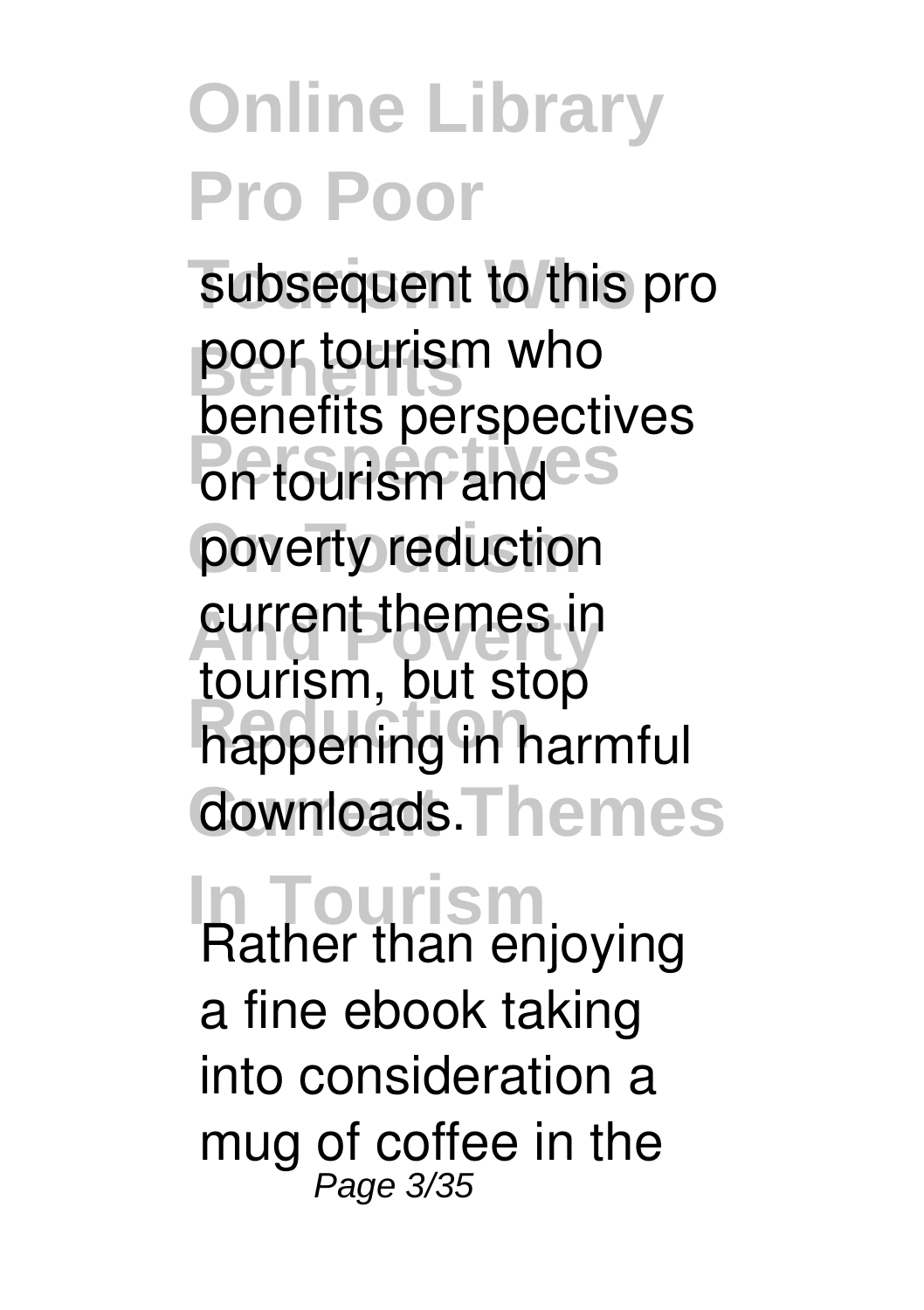afternoon, then again they juggled similar to **Perspectives** inside their computer. pro poor tourism who **benefits perspectives Reduction poverty reduction current themes innes** *tourism* is simple in some harmful virus **on tourism and** our digital library an online entry to it is set as public hence you can download it Page 4/35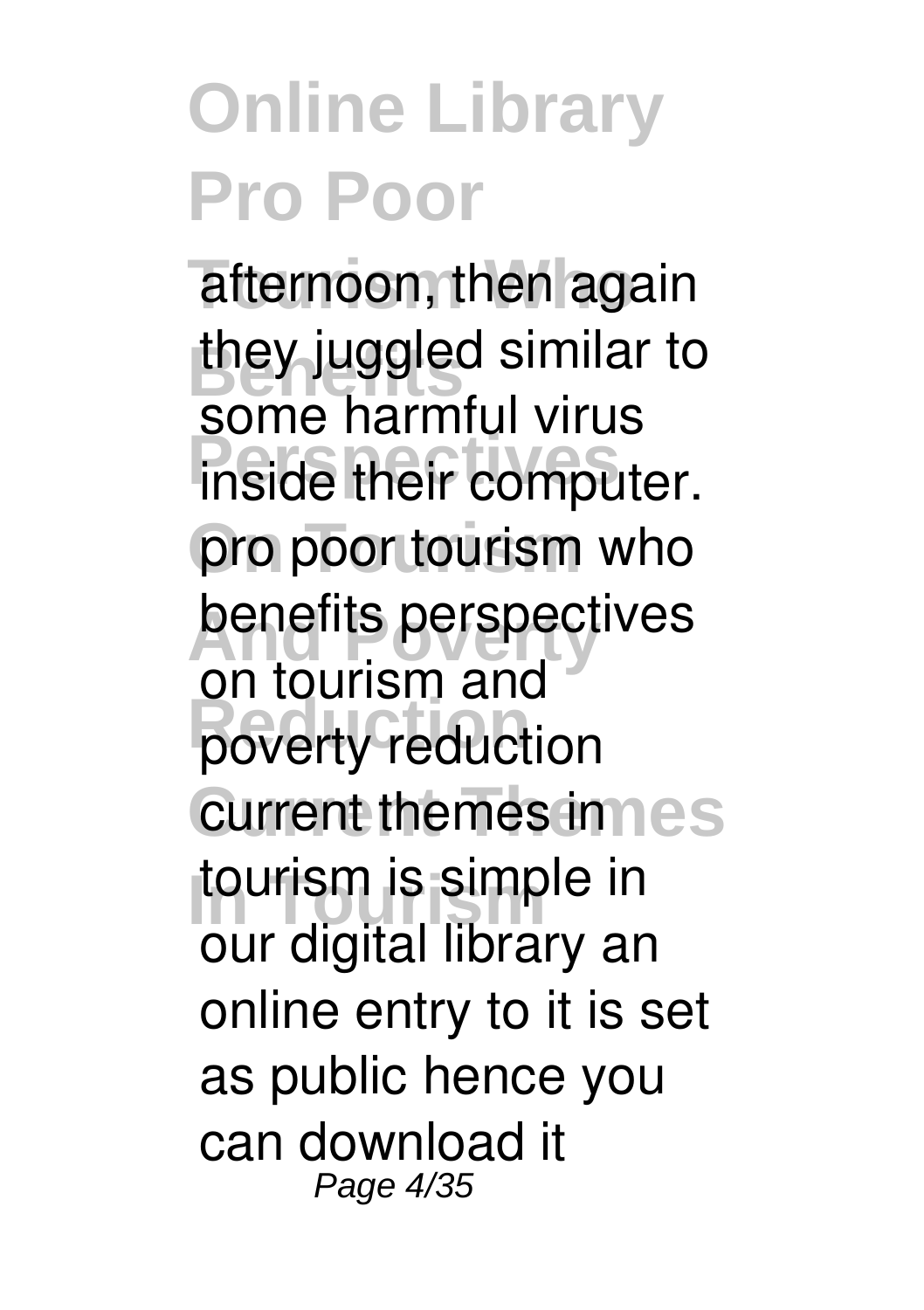**Tinstantly. Our digital library saves in** allowing you to <sup>35</sup> acquire the most less latency era to ty **Reduction** books past this one. Merely said, the pro-S **poor tourism who** multipart countries, download any of our benefits perspectives on tourism and poverty reduction current themes in Page 5/35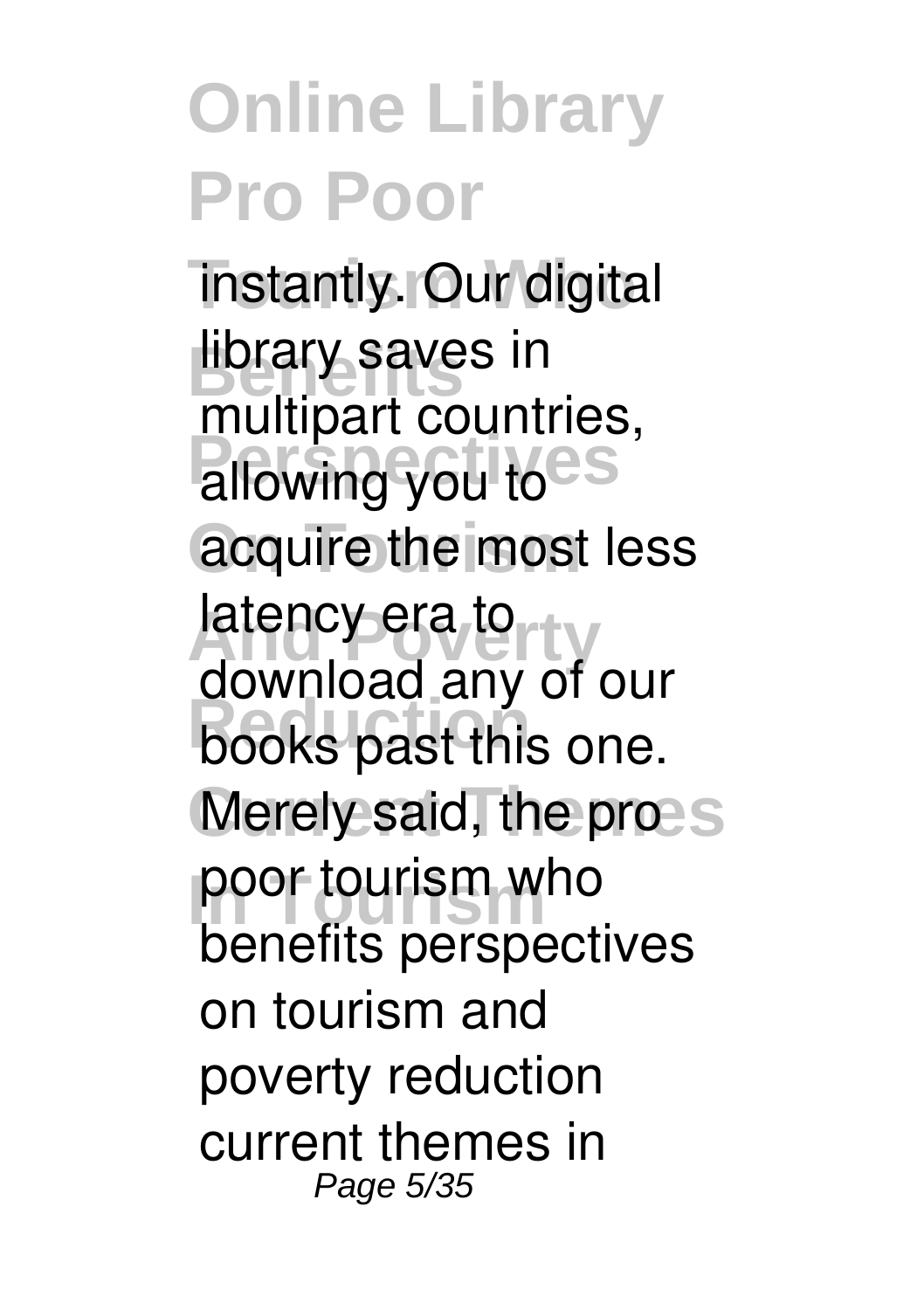tourism is universally **b** compatible similar to **Perspectives** any devices to read.

**On Tourism Tourism and Poverty Reduction**<br> **Reduction**<br> **Reduction**<br> **Reduction Reduction** for grassroots The **Euture of Pro Poor es In Tourism** Tourism CAMBODIA : tourism - The industry Sustainable Tourism and Poverty Reduction pro poor tourism vid 2 3 Page 6/35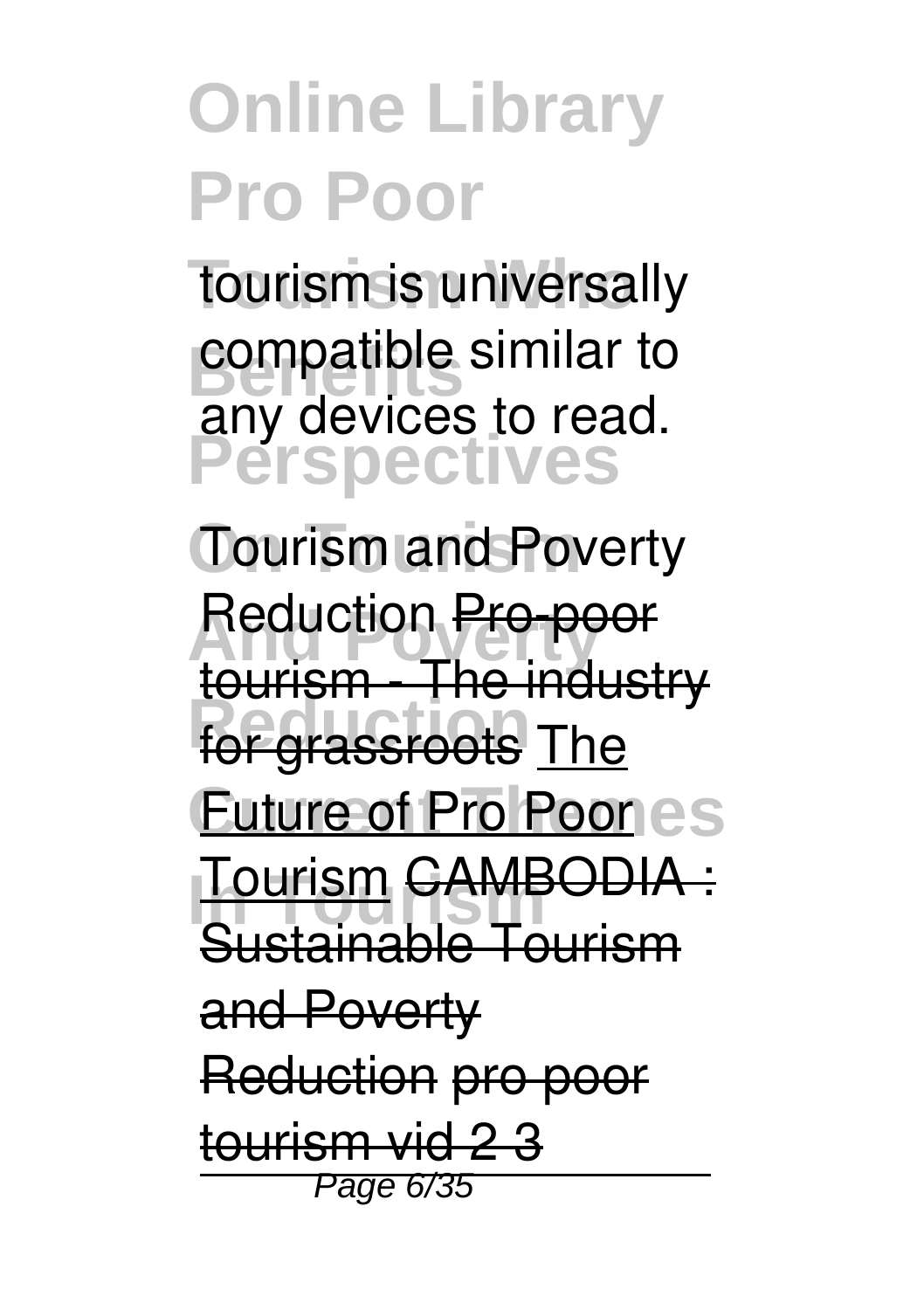**Tmagine What/ho Benefield**<br>**Benefield Perspectives** in Uganda | Pro Poor **On Tourism** Tourism Ushaka **Marine World -Culture and Pro-poor Tourism The hemes Industrial Revolution** Tourism Can Do. Responsible Tourism Commodification of (18-19th Century) Class 8: Decomposing poverty

and pro-poor growth Page 7/35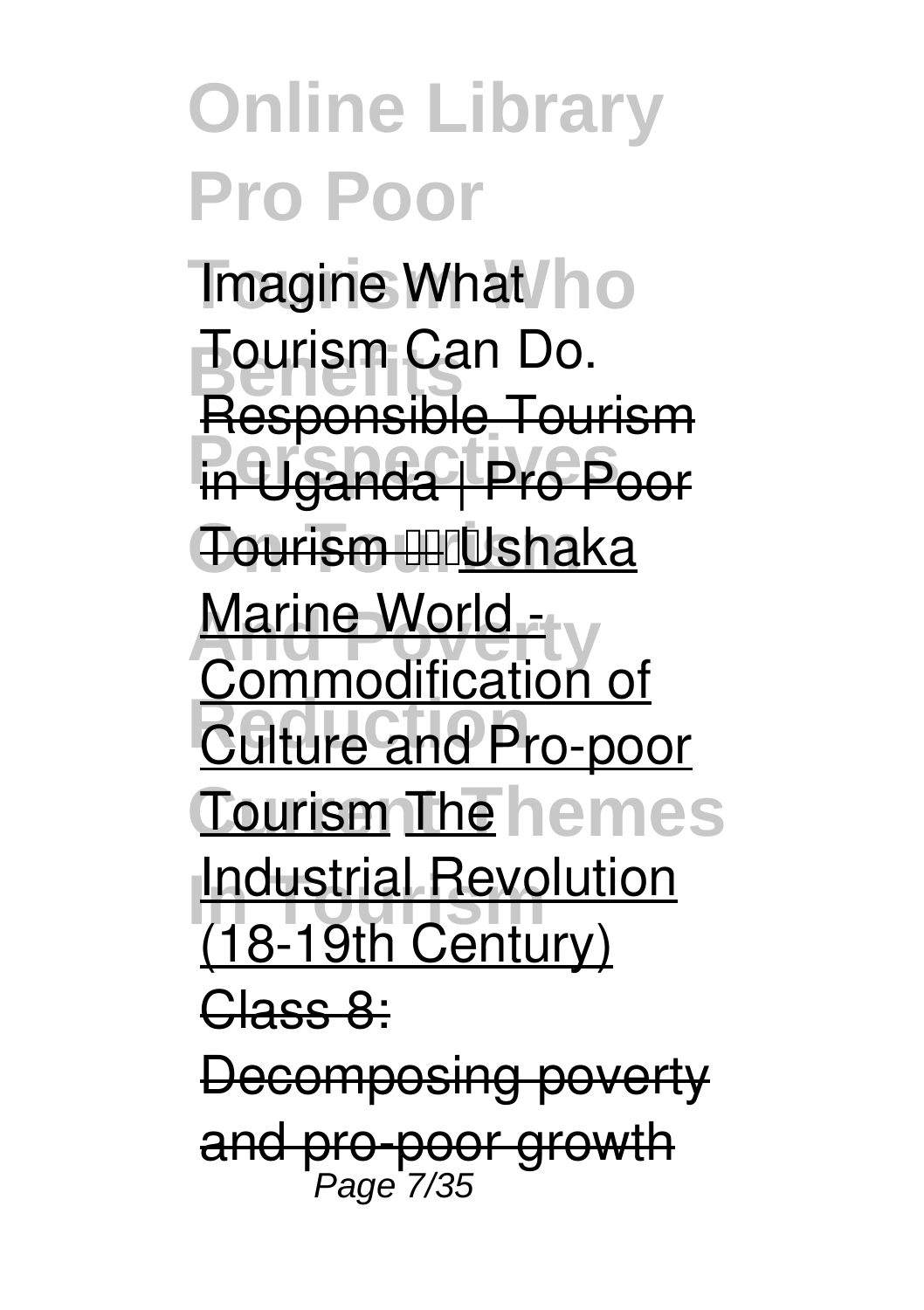and policy How Bill Gates reads books **Perspective South Africa Part A Margaret Thatcher -And Power 22, 1990 ESCAPING**<sup>n</sup> **Pro poor tourism in (Full Speech)**

POVERTY: On wealth

**In African nations The** *Problem with Foreign*

*Aid*

Organic Farming in MyanmarThe Prime Page 8/35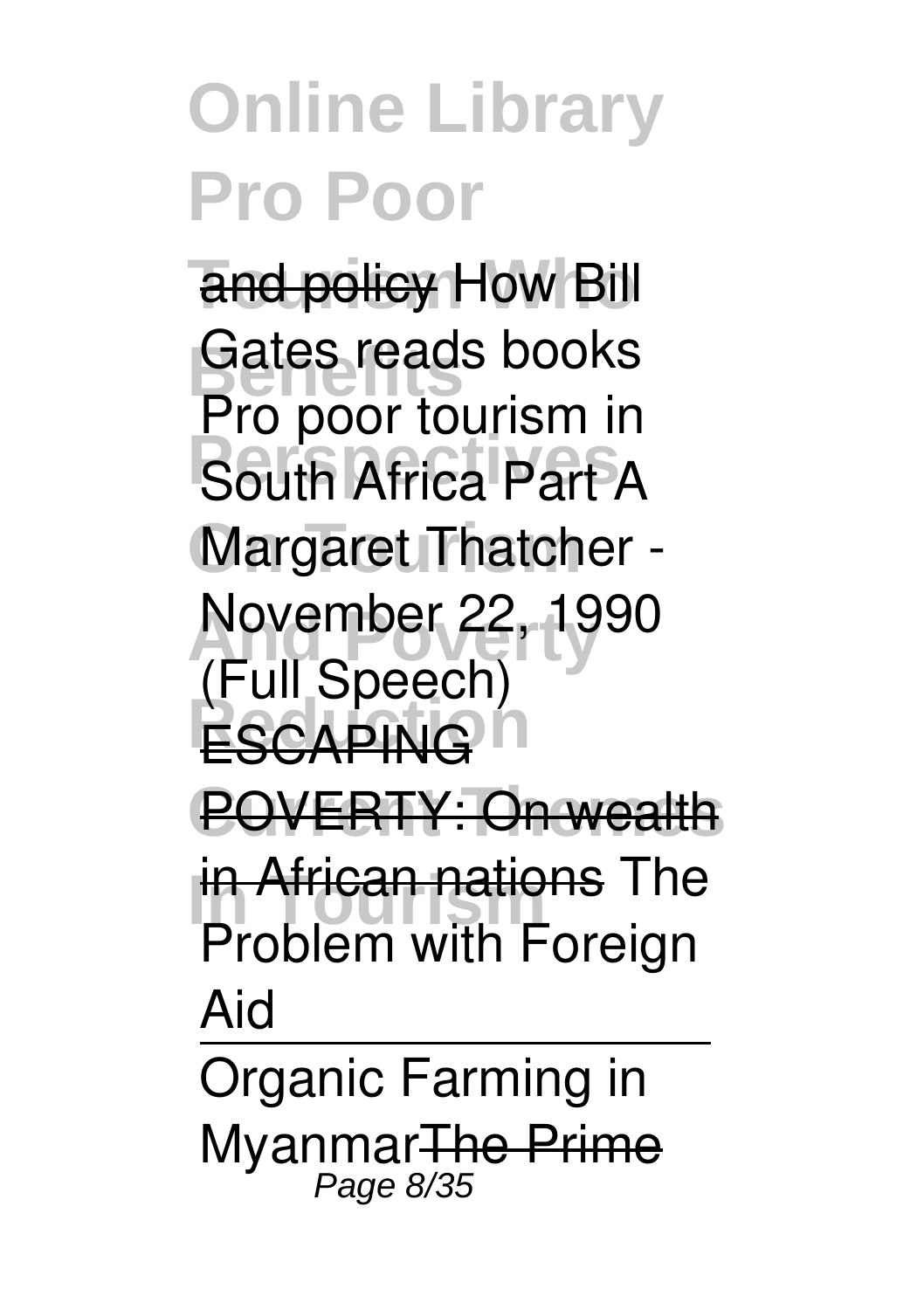**Minister - Panorama Benefits**<br>Changing **Perspectives** *Myanmar's farming* revolution **\"This** is **Farm Tourism\" Reduction Tourism - Philippines) The Poverty Paradox:** *<u>In Most Poverty</u> What is Ecotourism? Cheap mobiles drive* **(Department of** Programs Fail And How To Fix Them | <u>Efosa Ojomo |</u> TEDxGaborone **'Our** Page 9/35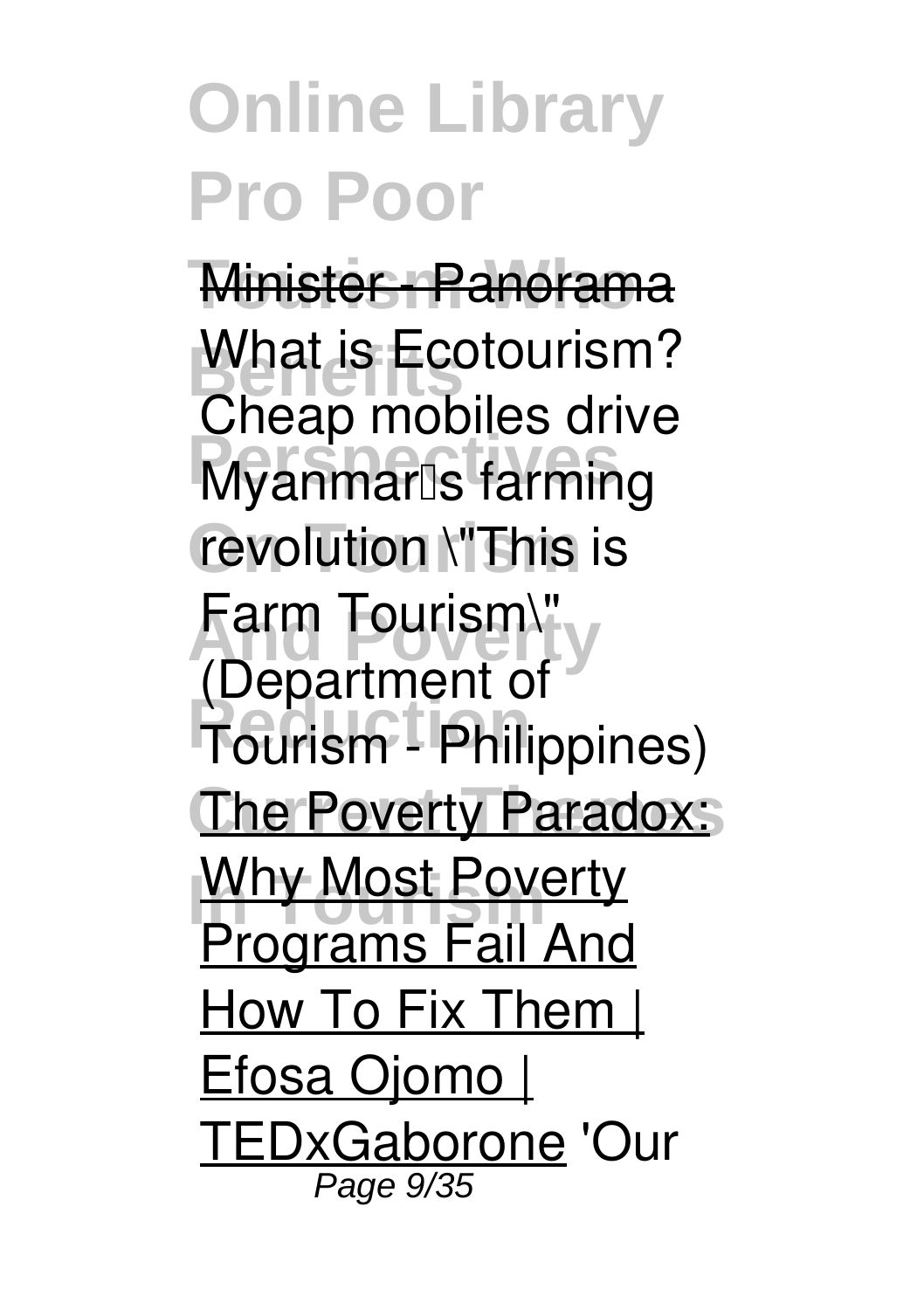Maggie'<sub>S</sub> Towards pro**poor growth Pro poor Africa Part BVes tourism in South**

**'Poverty Reduction And Poverty** and Effects of Pro-**China' by Professor Li Shirrent Themes** Poor Policies in Rural

**Pro Poor Tourism and** Poverty Alleviation in Sarawak IJASS 2018

810 929 937

Sustainable Tourism Page 10/35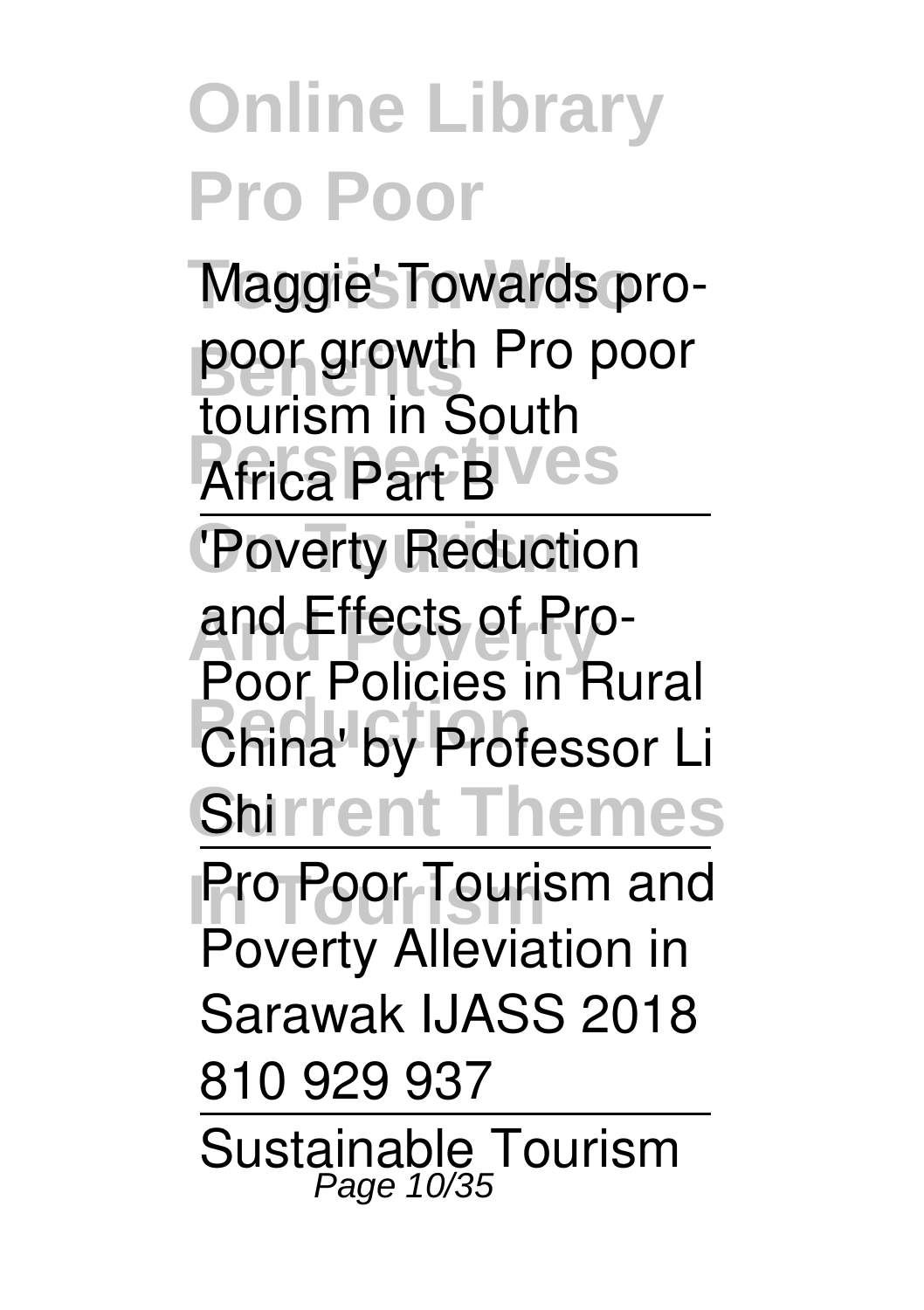as a Pro- poor and **Benefits Perspectives** approach How The **Super Rich Live And Powerty Reduction**Stories Free Trade and Prosperity: How<sub>S</sub> **Openness Helps** development (Wealth Documentary) | Real **Developing Countries Grow Richer and Combat Poverty** *China's Anti-Poverty* Page 11/35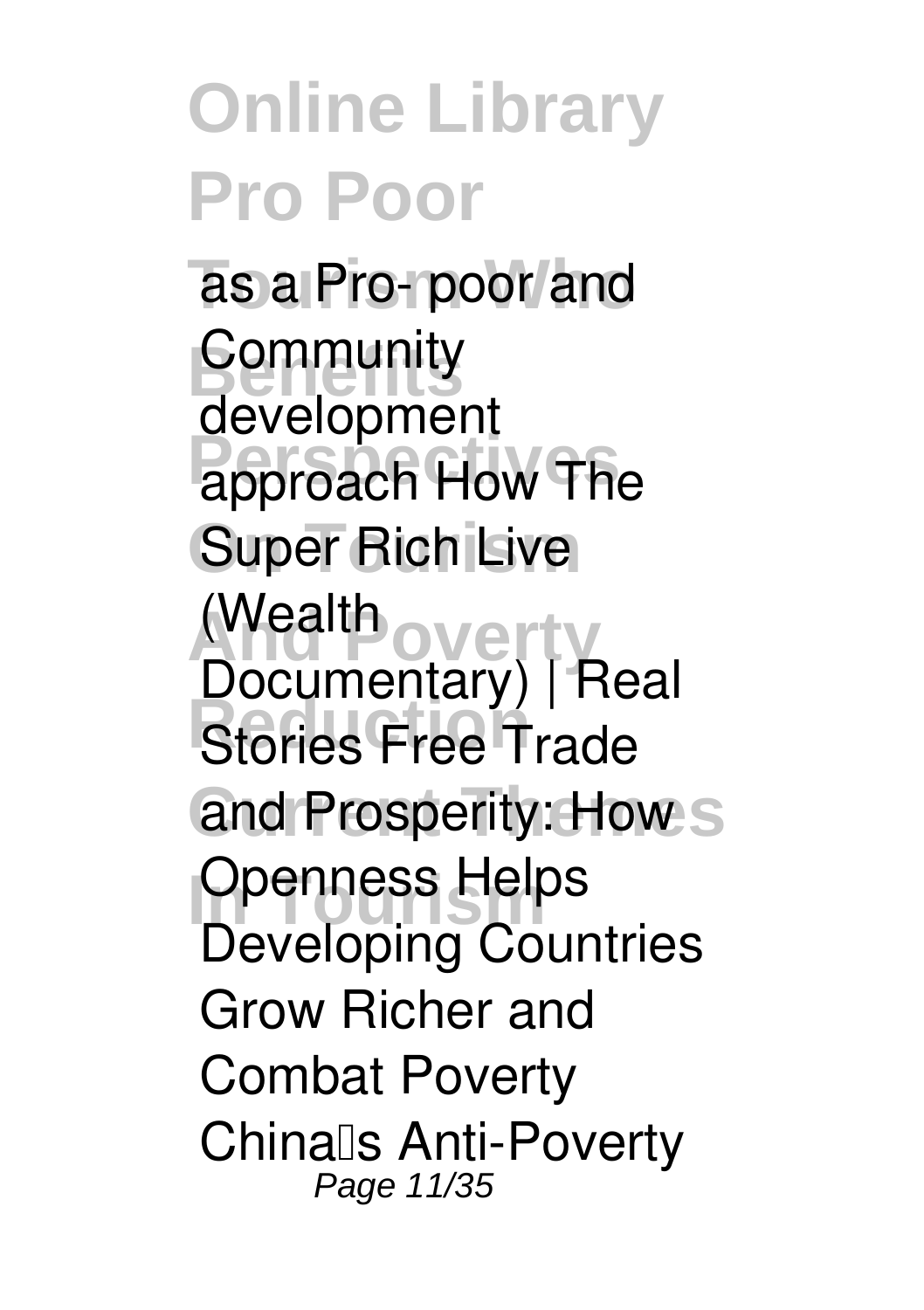**Tourism Who** *Miracle?* **Pro Poor Benefits**<br>Browners To Who Benefits? : S Perspectives on **And Poverty** Tourism and Poverty **Reduction** tourism - tourism that is intended to result in **Increased net benefits Tourism Who Benefits** Pro-poor Tourism: Reduction. Pro-poor for poor people - is currently...

**Pro-poor Tourism:** Page 12/35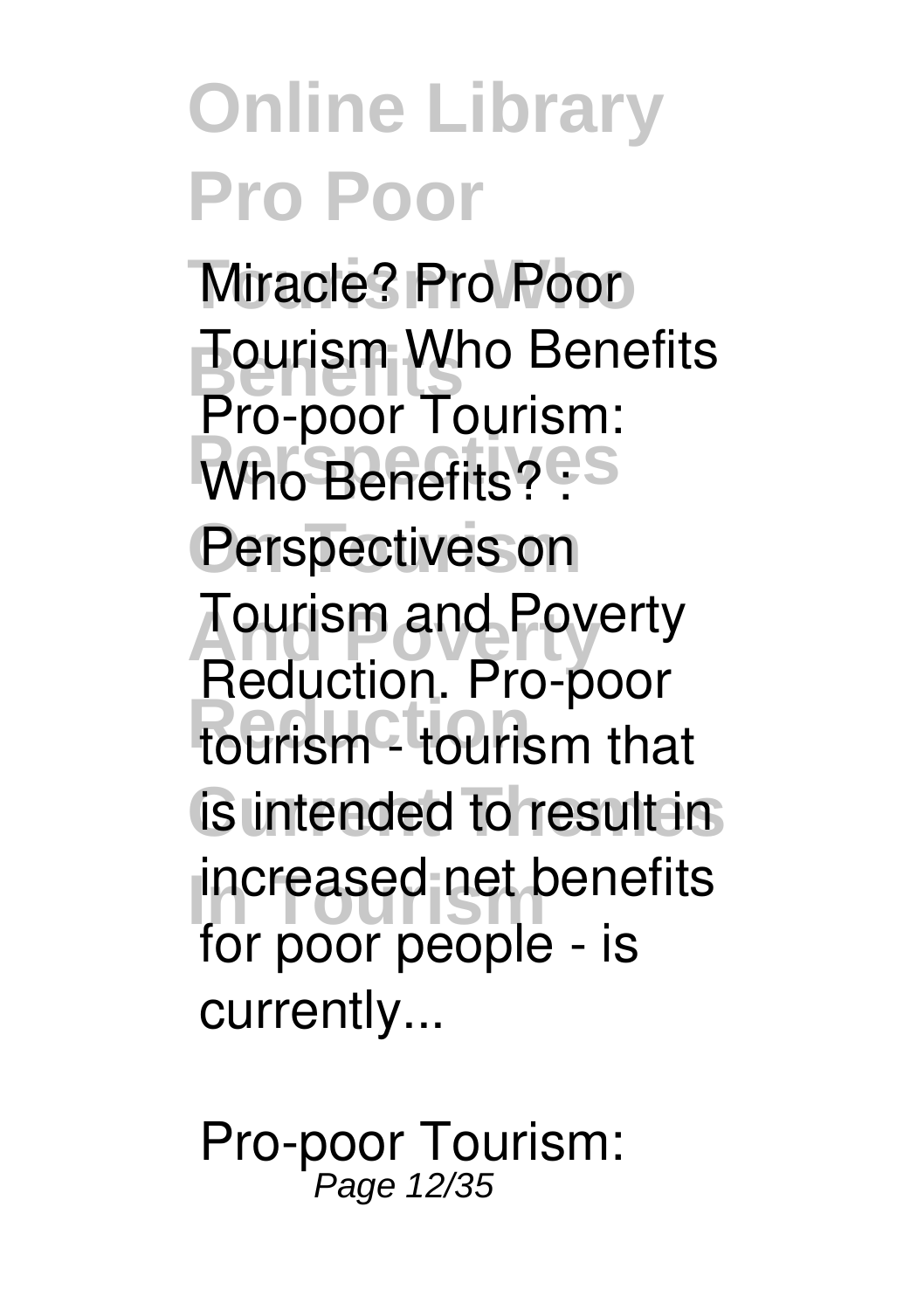**Who Benefits?** ho **Perspectives on Pro-poor tourism L** tourism that is m **intended to result in** for poor people **l** is **currently receiving es** enormous attention **Tourism ...** increased net benefits from the World Tourism Organization, the UN system, governments, Page 13/35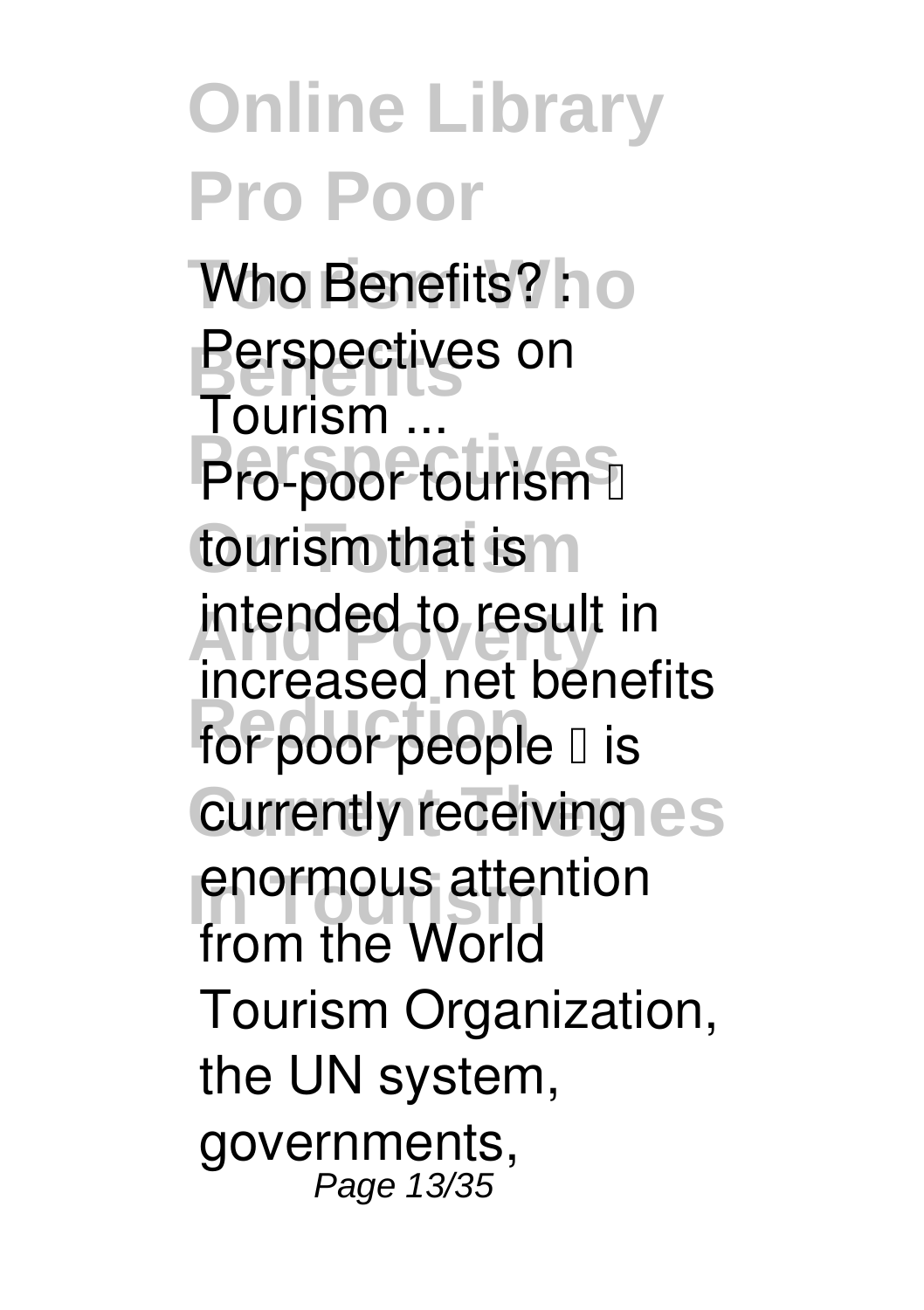industry, and NGOs and is an integral sustainable<sup>t</sup> ives development m strategies in the less **Reduction** component of many developed countries.

**Pro-poor Tourism:** es **In The Benefits?: Perspectives on Tourism ...** Pro-poor tourism tourism that is Page 14/35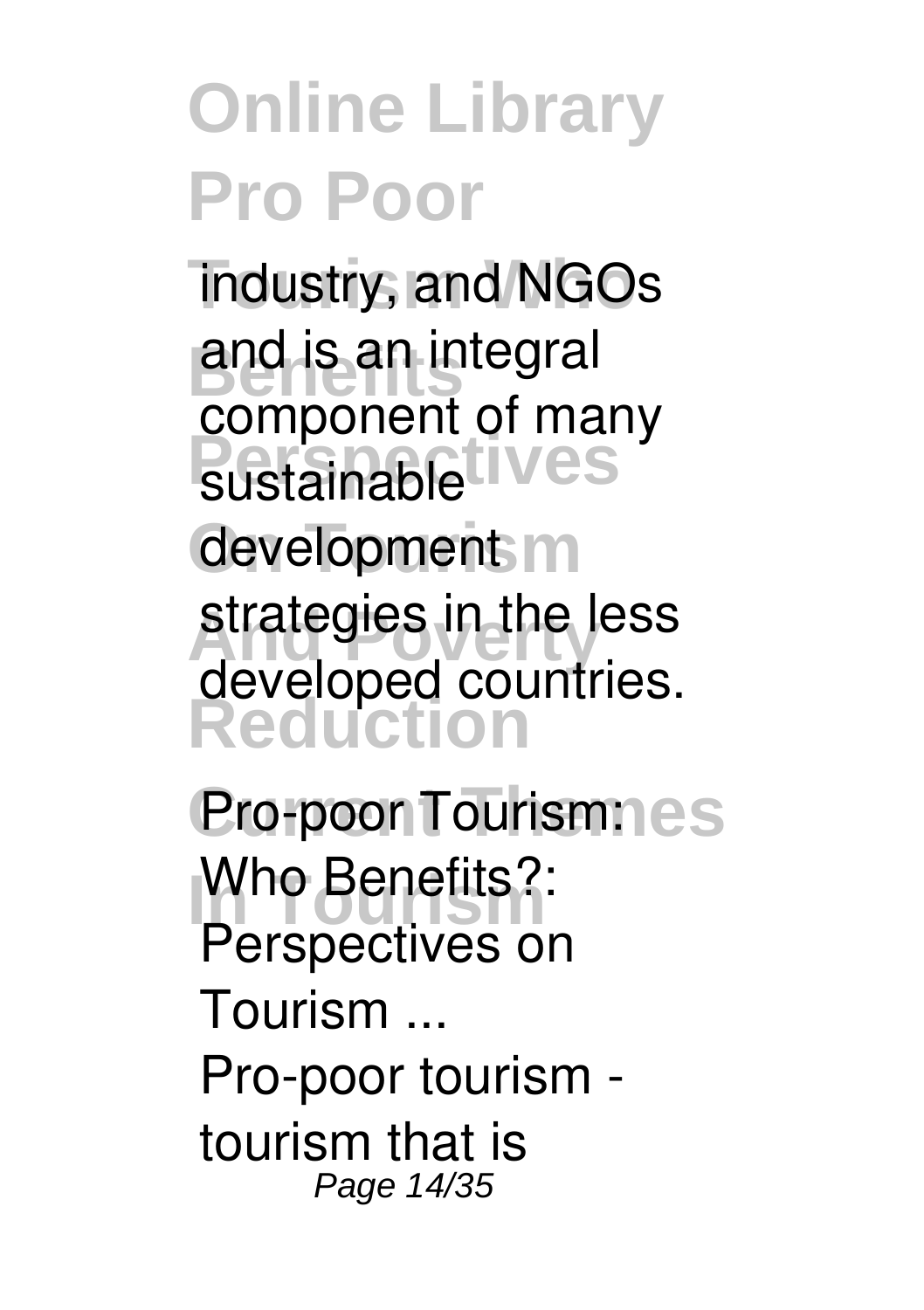intended to result in **Benefits** increased net benefits currently receiving enormous attention from the World **Reduction** the UN system, governments, nemes industry, and NGOs for poor people - is Tourism Organization, and is an integral component of many sustainable development Page 15/35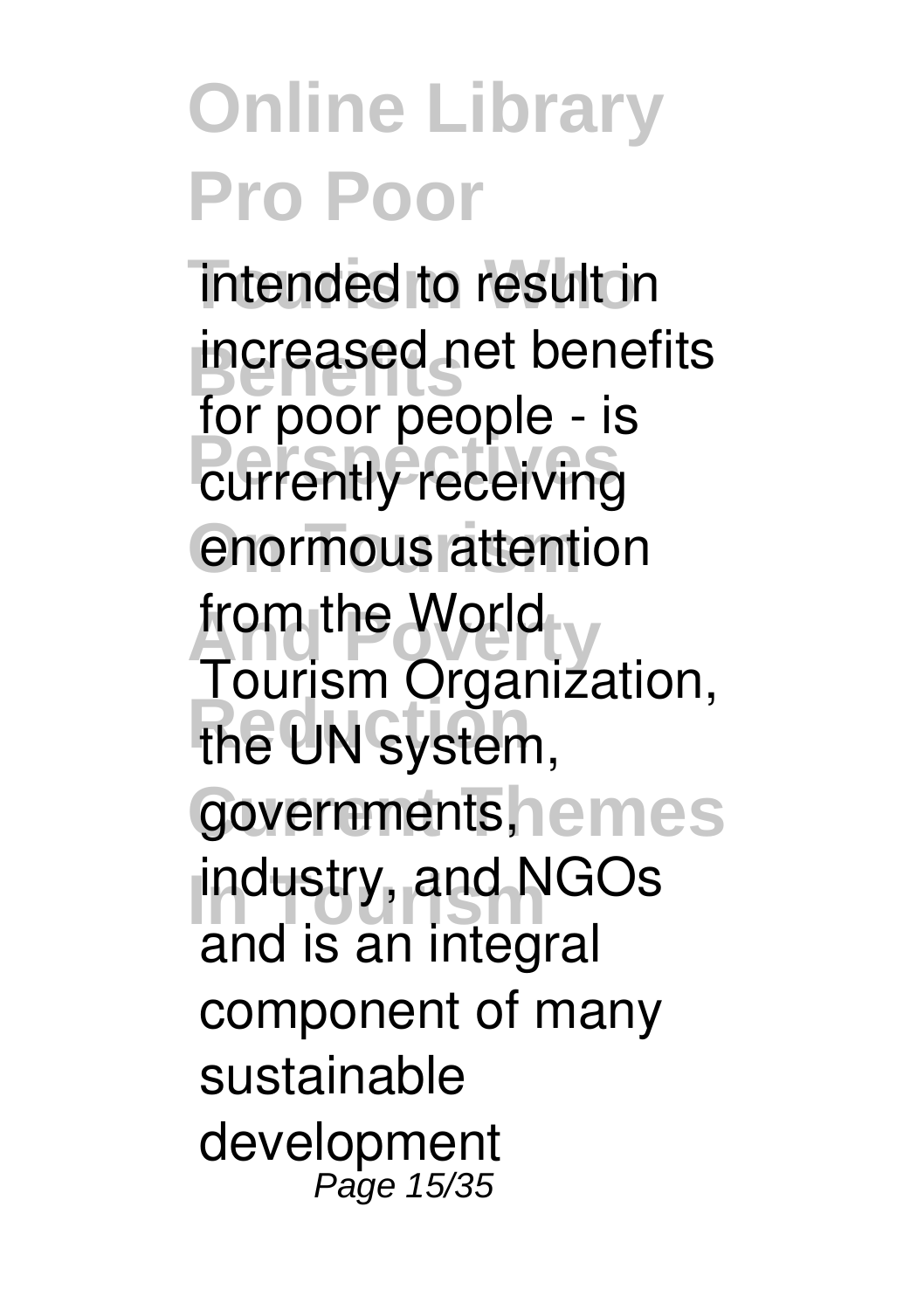strategies in the less developed countries.

**Perspectives Pro-poor Tourism: Who Benefits? : C.** Michael Hall ... **Reduction** tourism that is intended to result ines **Increased net benefits** Pro-poor tourism  $\Box$ for poor people  $\mathbb I$  is currently receiving enormous attention from the World Page 16/35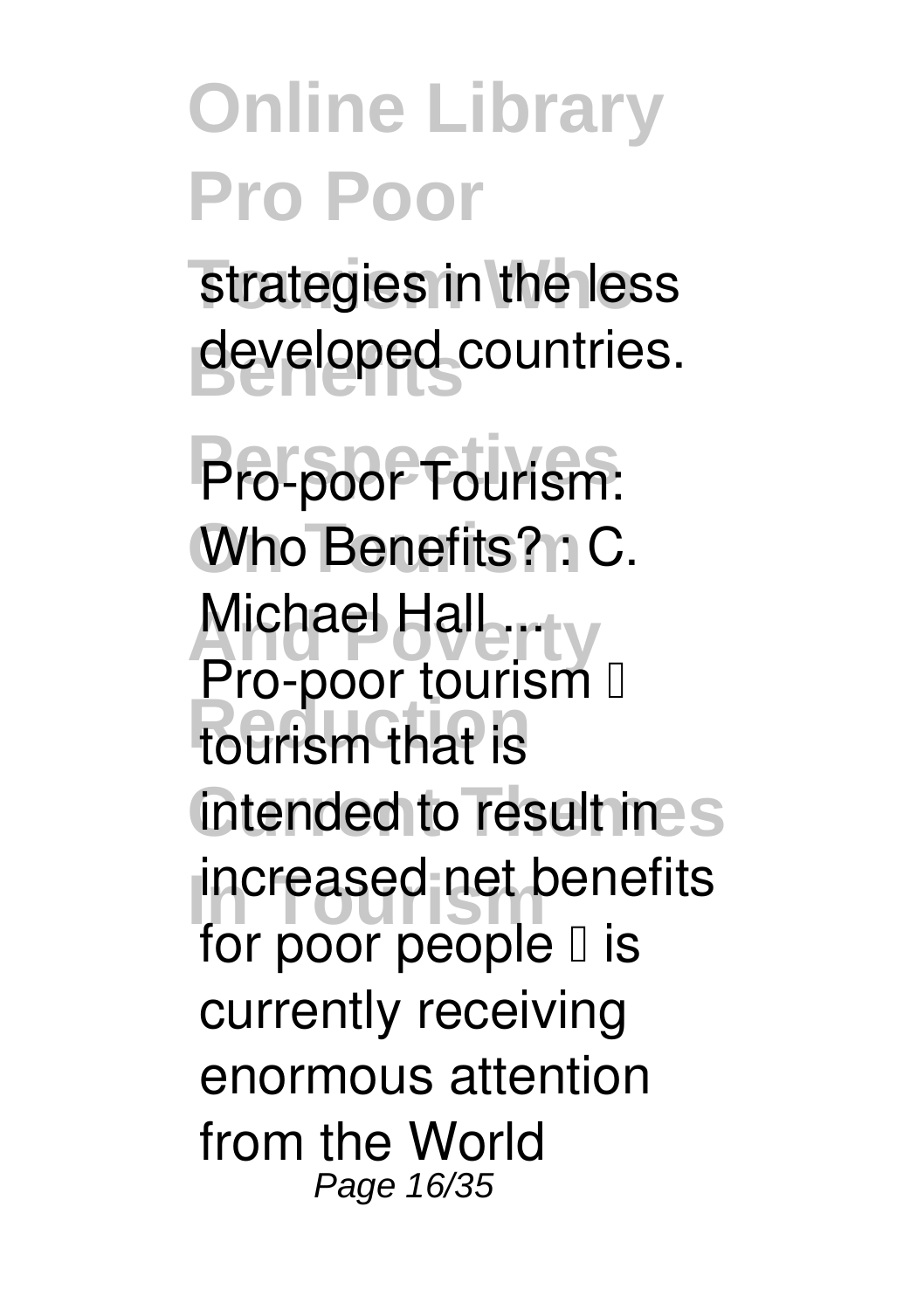**Tourism Organization,** the UN system, **Perspectives** industry, and NGOs and is an integral component of many **Reduction** development strategies in the less S developed countries. governments, sustainable

**Pro-poor Tourism: Who Benefits? by C. Michael Hall ...** Page 17/35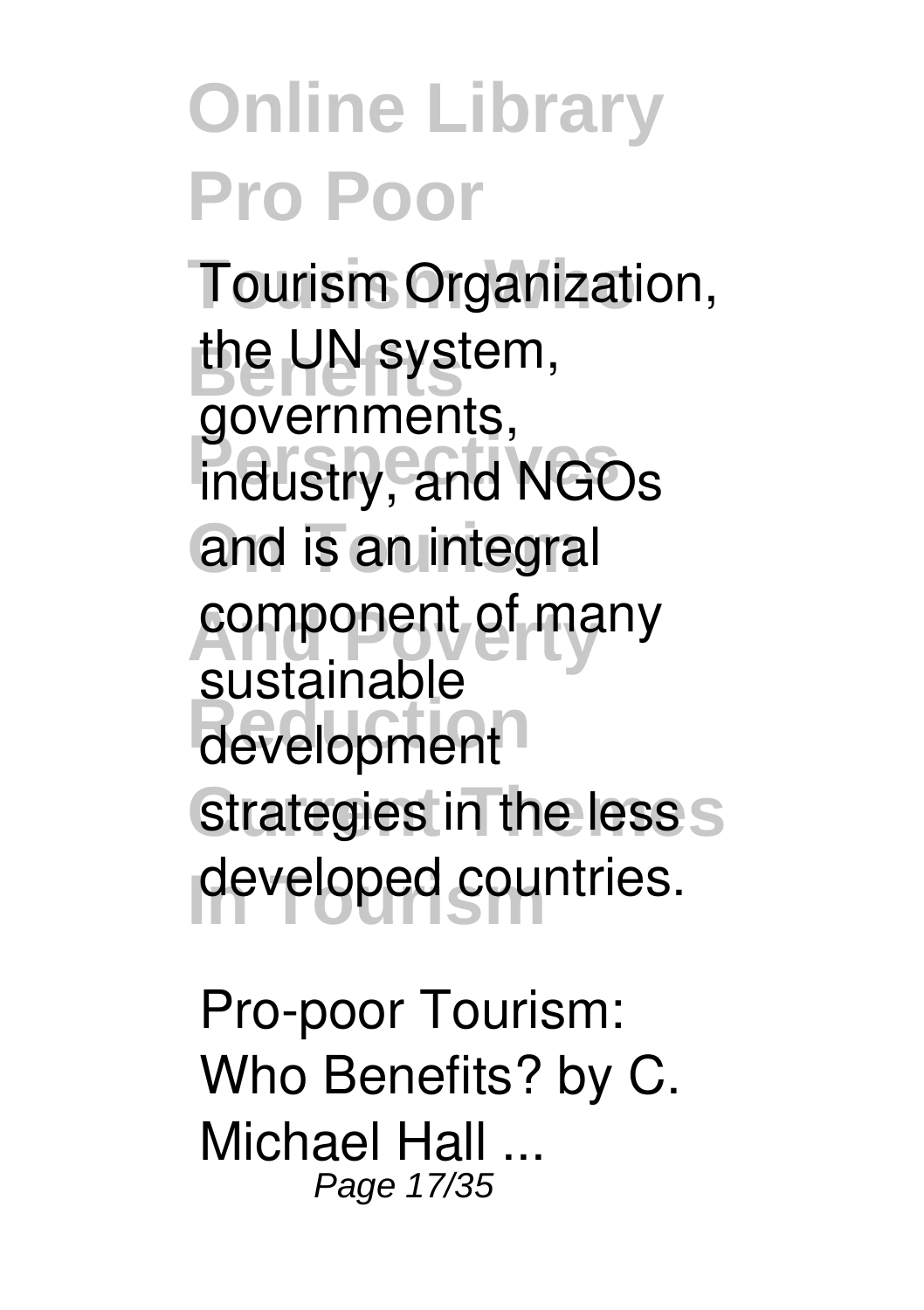Pro-poor tourism o **(PPT)** improves the **Perspectives** communities in **PS** developing countries including Egypt. livelihoods of local

**Reduction Pro-Poor Tourism: Who Benefits?** emes **Perspectives on Tourism ...** Reinvesting in Locals: The Benefits of Pro-Poor Tourism Page 18/35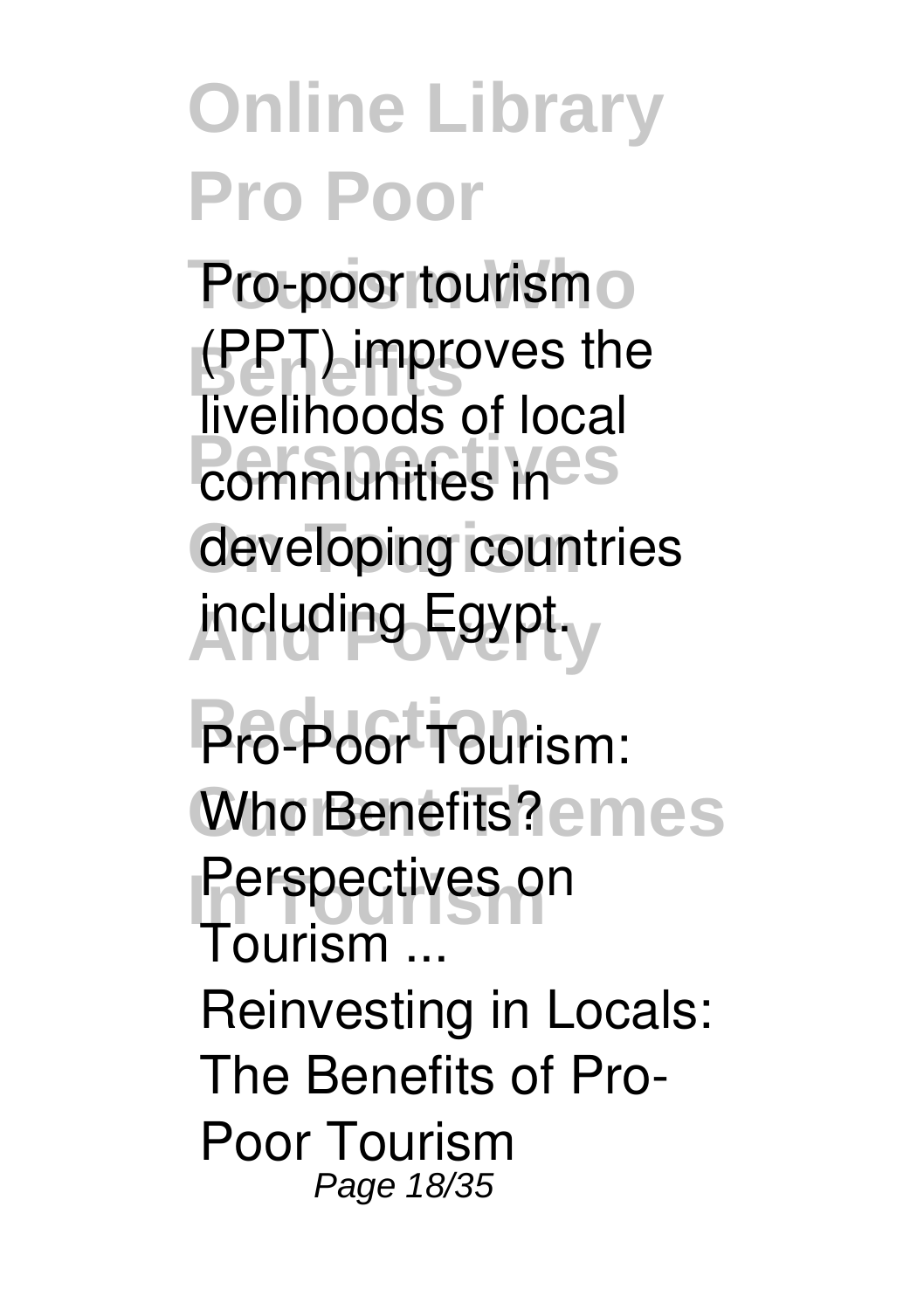**Ecotourism in Laos. Bome to tigers, Perspectives** gibbons and more than 800 species of birds, Laos is <sub>rty</sub> **Reduction** Uganda's Byoona **Amagara Projectmes Sharing a border with** clouded leopards, arguably the... Kenya, Uganda is a popular destination for travelers due to the...

...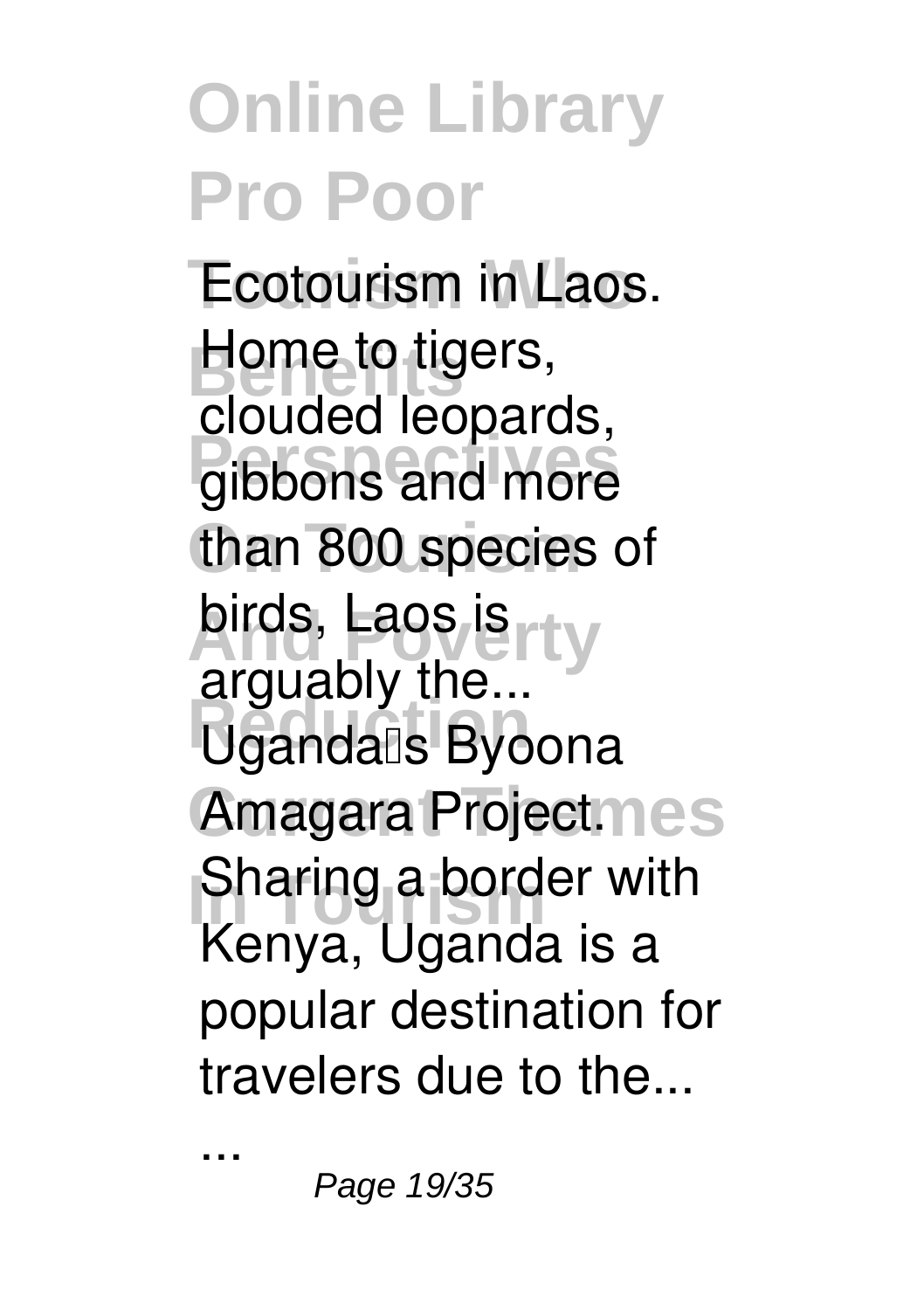**Online Library Pro Poor Tourism Who Reinvesting in Locals:**<br>The Benefits of Dre. Poor Tourism ...<sup>s</sup> **On Tourism** Pro-Poor Tourism: **Helping Benefit the Reduction** tourism is regular tourism **Pexcept it nes Consciously benefits The Benefits of Pro-**Poor. Pro-poor the poor and helps reduce their poverty. Tourism is a US\$ 2 trillion a year industry, Page 20/35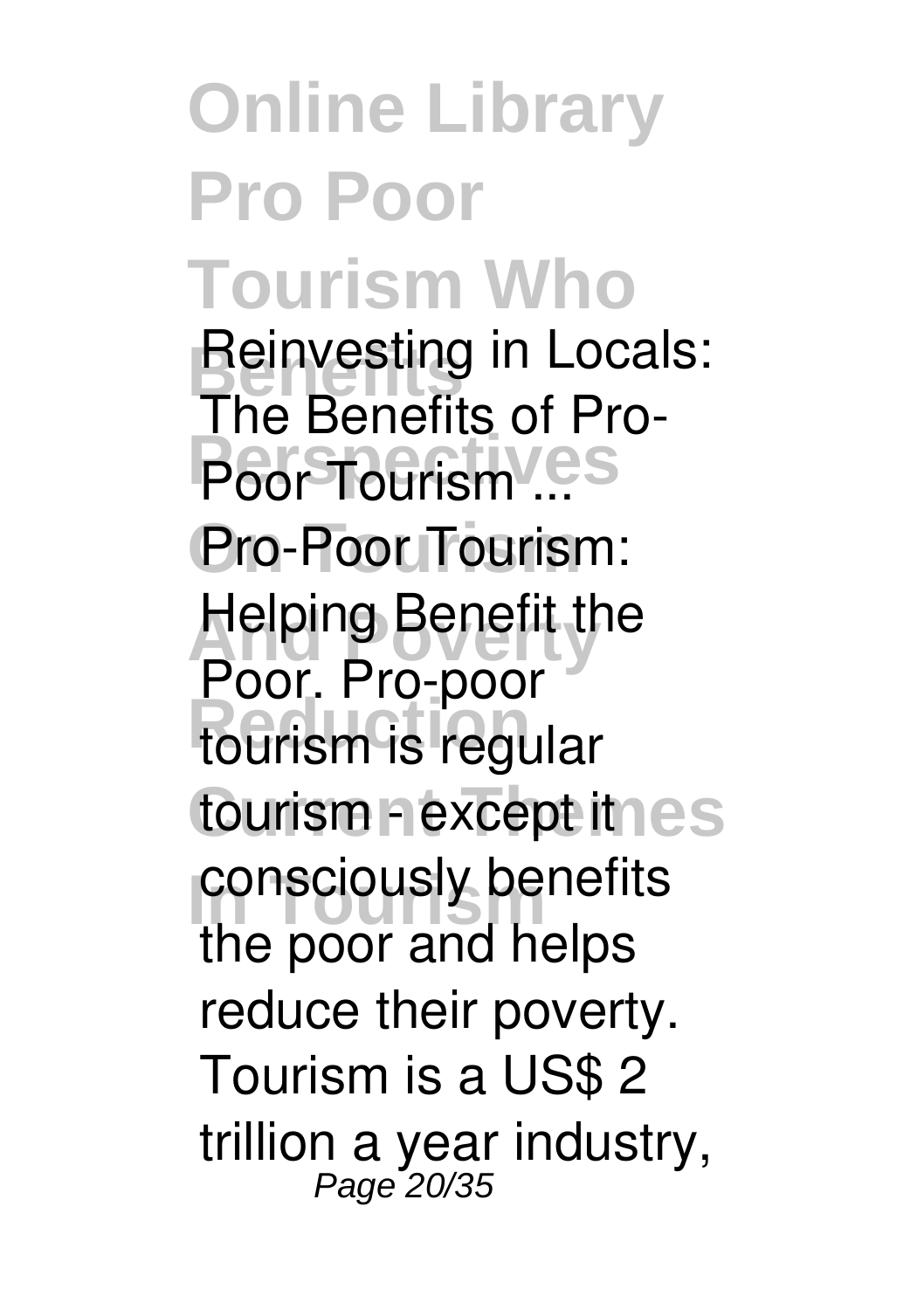so it's hugely Vho **profitable.** And it is **Perspectives** because it provides millions of jobs to local people. They may be jobb of a lowest paid kind, but s jobs nonetheless. usually welcomed, may be jobs of the

**Pro-Poor Tourism - Women on the Road** Pro-Poor Tourism Page 21/35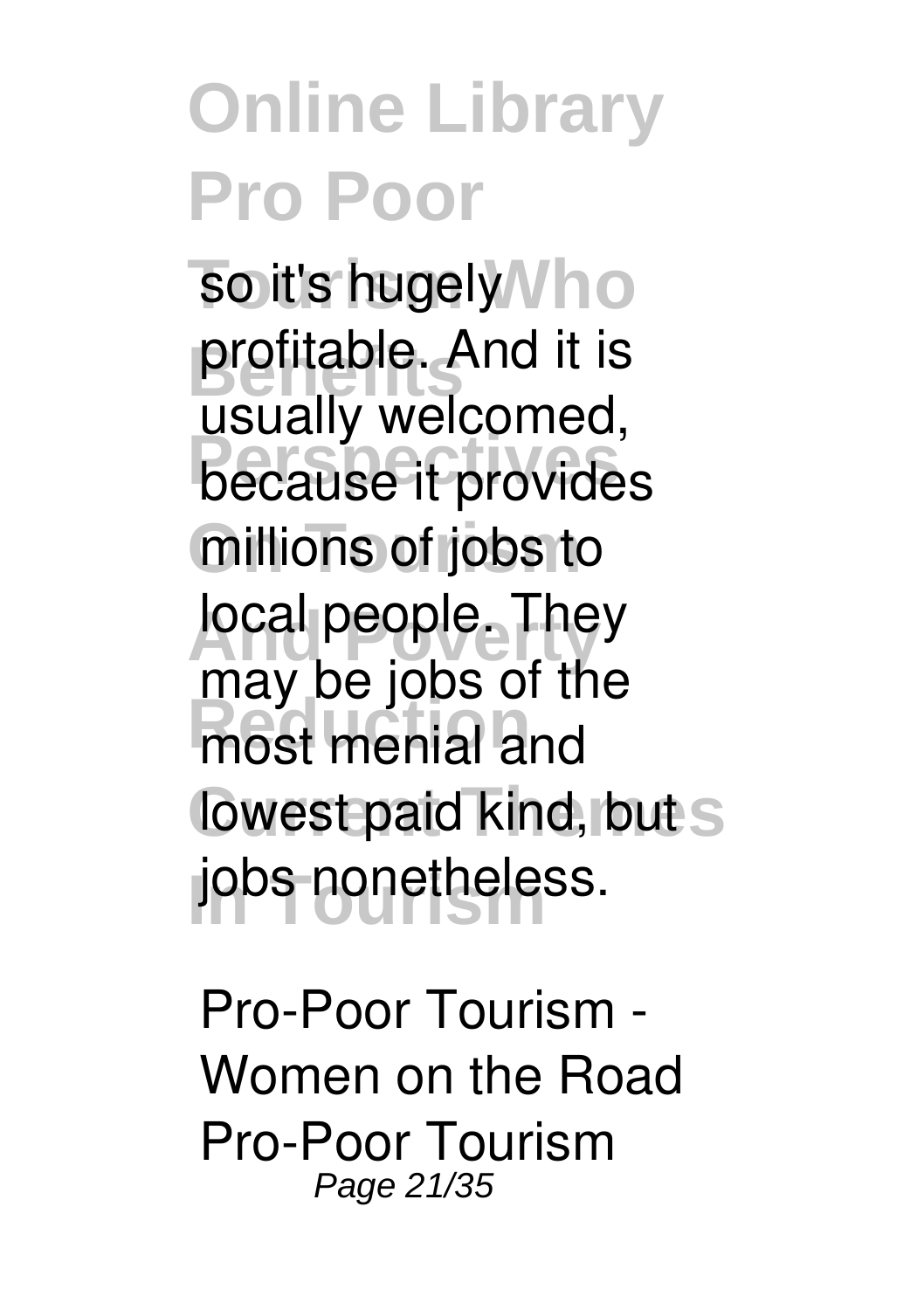**Tourism Who** (PPT) is tourism that **results in increased** people. PPT is not a specific product or **And Poverty** niche sector but an **Reduction** development and managementhemes net benefits for poor approach to tourism

#### **In Tourism What is pro-poor tourism? – Pro Poor**

**Tourism** Overall, two-thirds of Page 22/35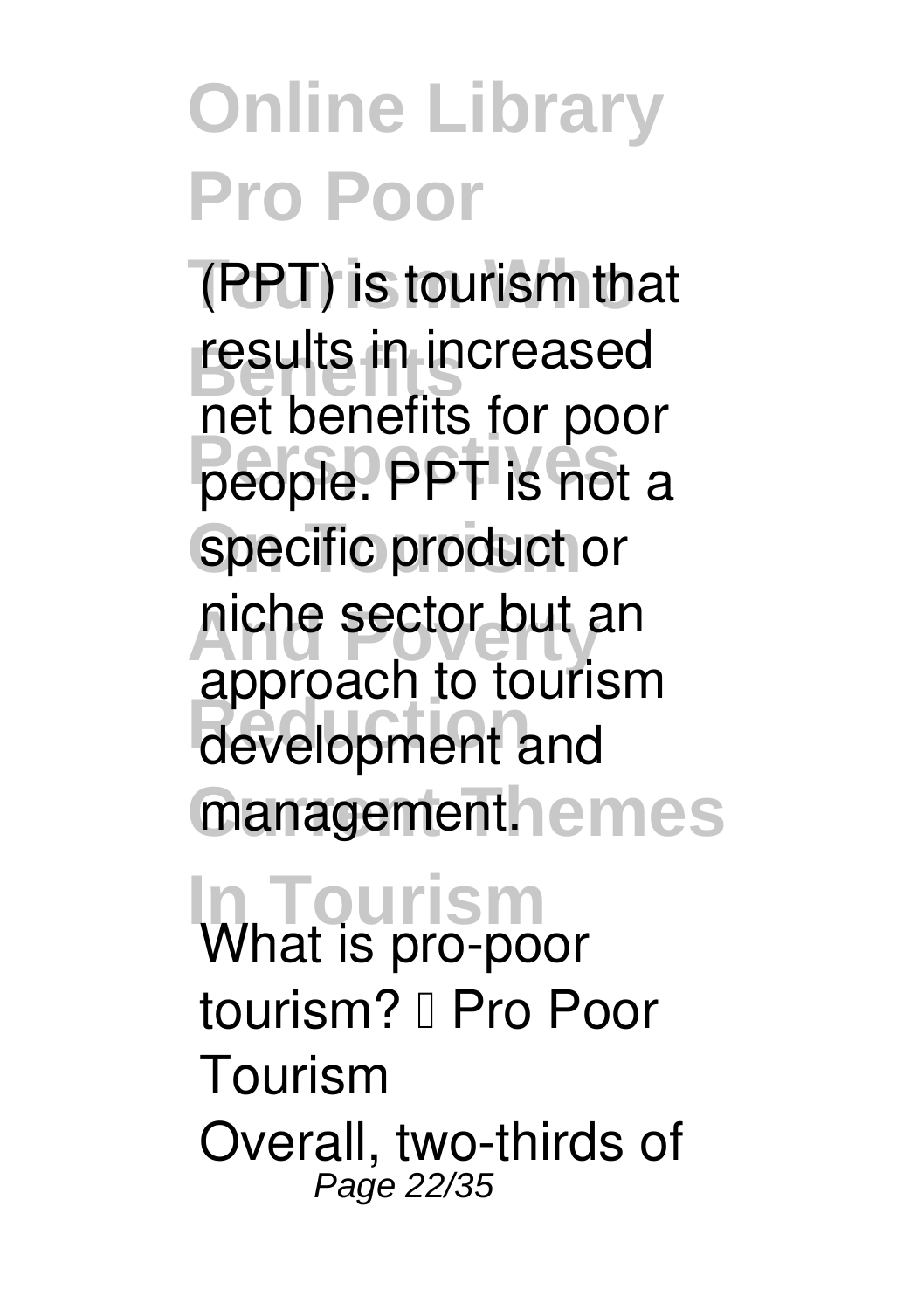people living in **ho** extreme poverty live **Perspectives** these communities will benefit from this pro-poor tourism **Reduction** Poverty Report 2011 (International Fund for Agricultural in rural areas, so according to the Rural Development). Tourism requires local labor and thus presents more Page 23/35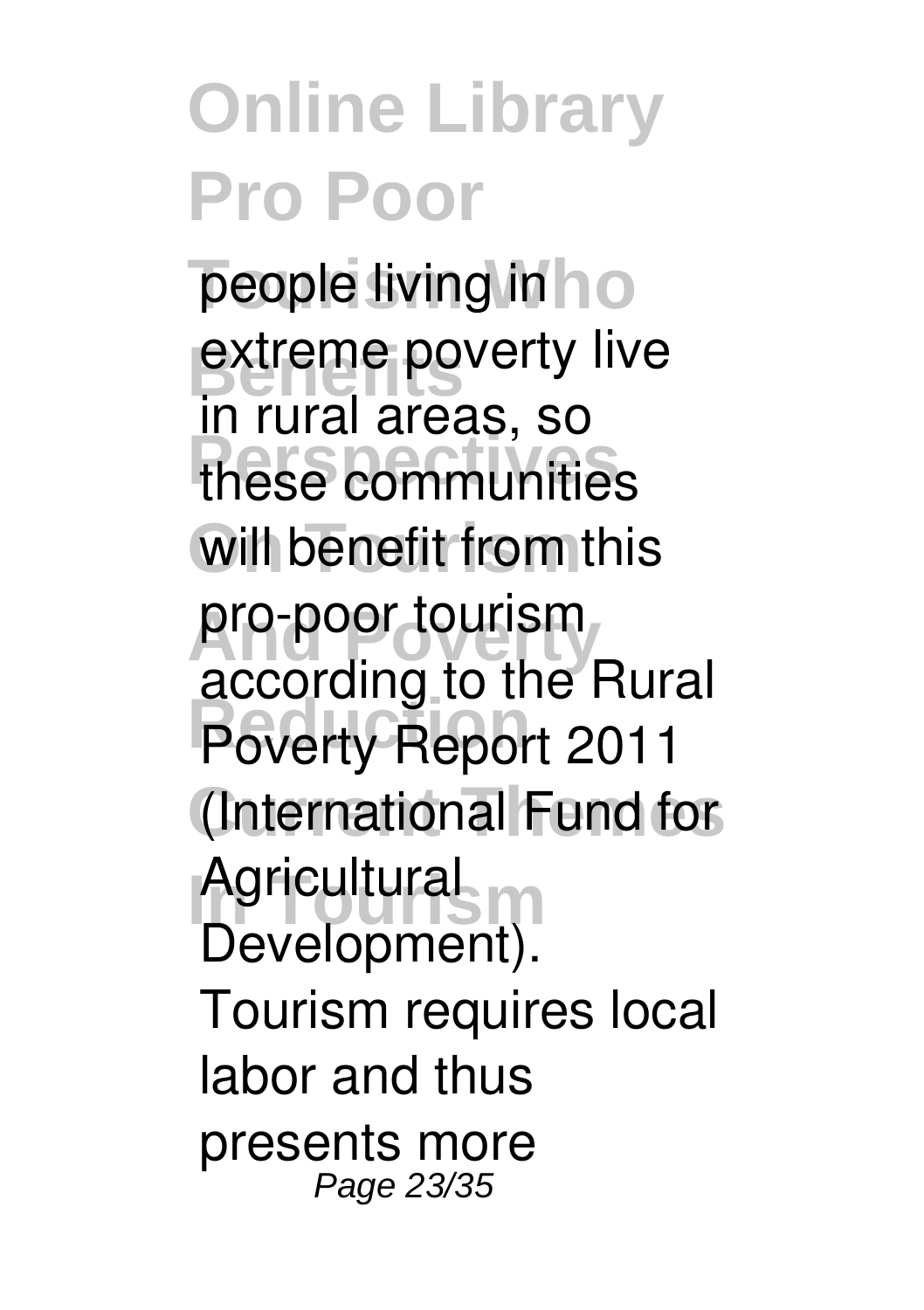employment<sup>W</sup>ho **opportunities for even Perspectives** low-skilled people.

**On Tourism Pro-Poor Tourism | The Borgen Project Reduction** for pro poor tourism can be divided into es those that generated **Overview Strategies** three different types of local benefit: economic benefits, other livelihood Page 24/35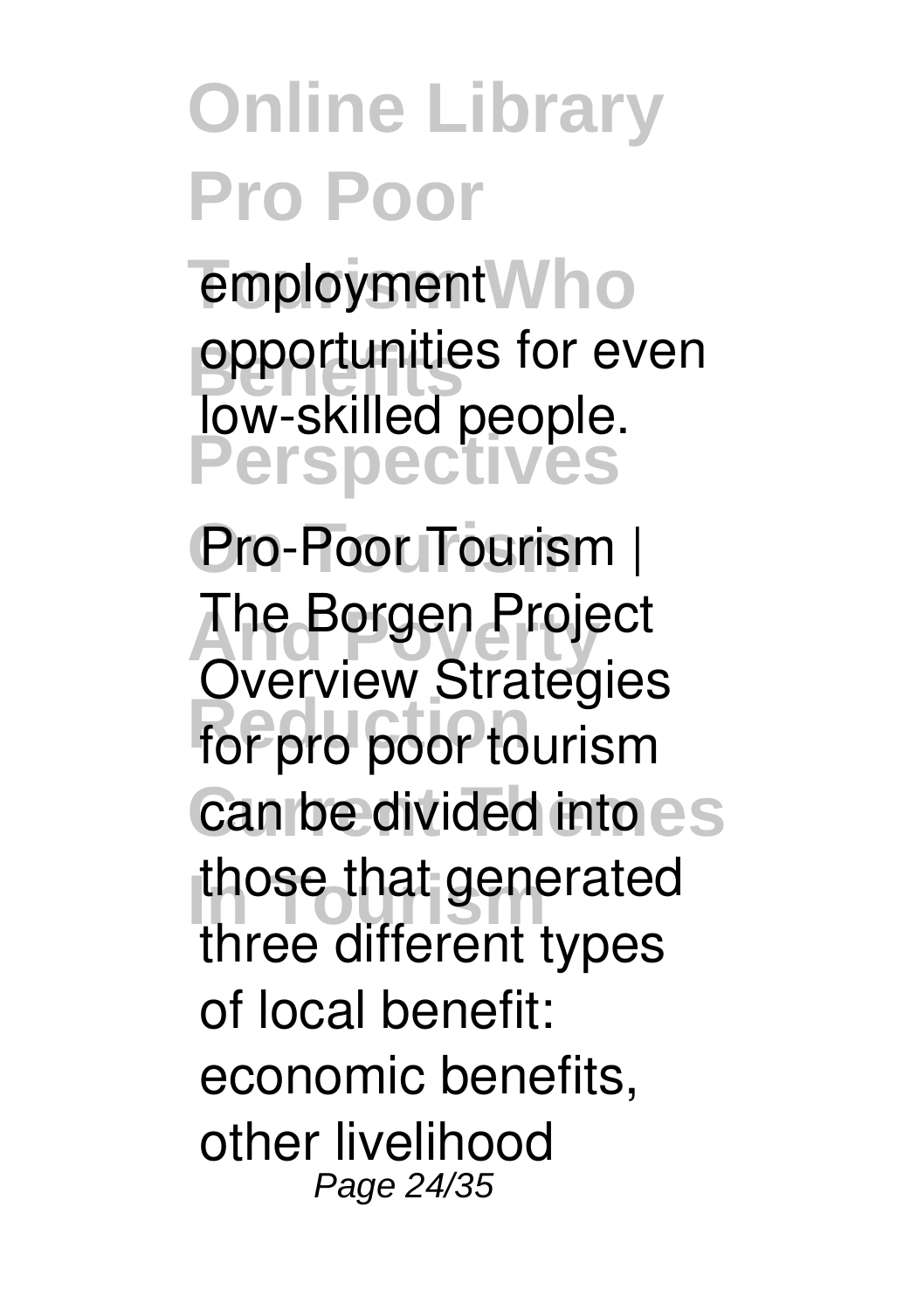**benefits (such as** physical, social or **Perspectives** improvements), and less tangible benefits of participation and **Reduction** cultural involvement.

**Overview of Pro-Poors Tourism Strategies D Pro Poor Tourism** View Academics in Pro-poor tourism : who benefits? on Page 25/35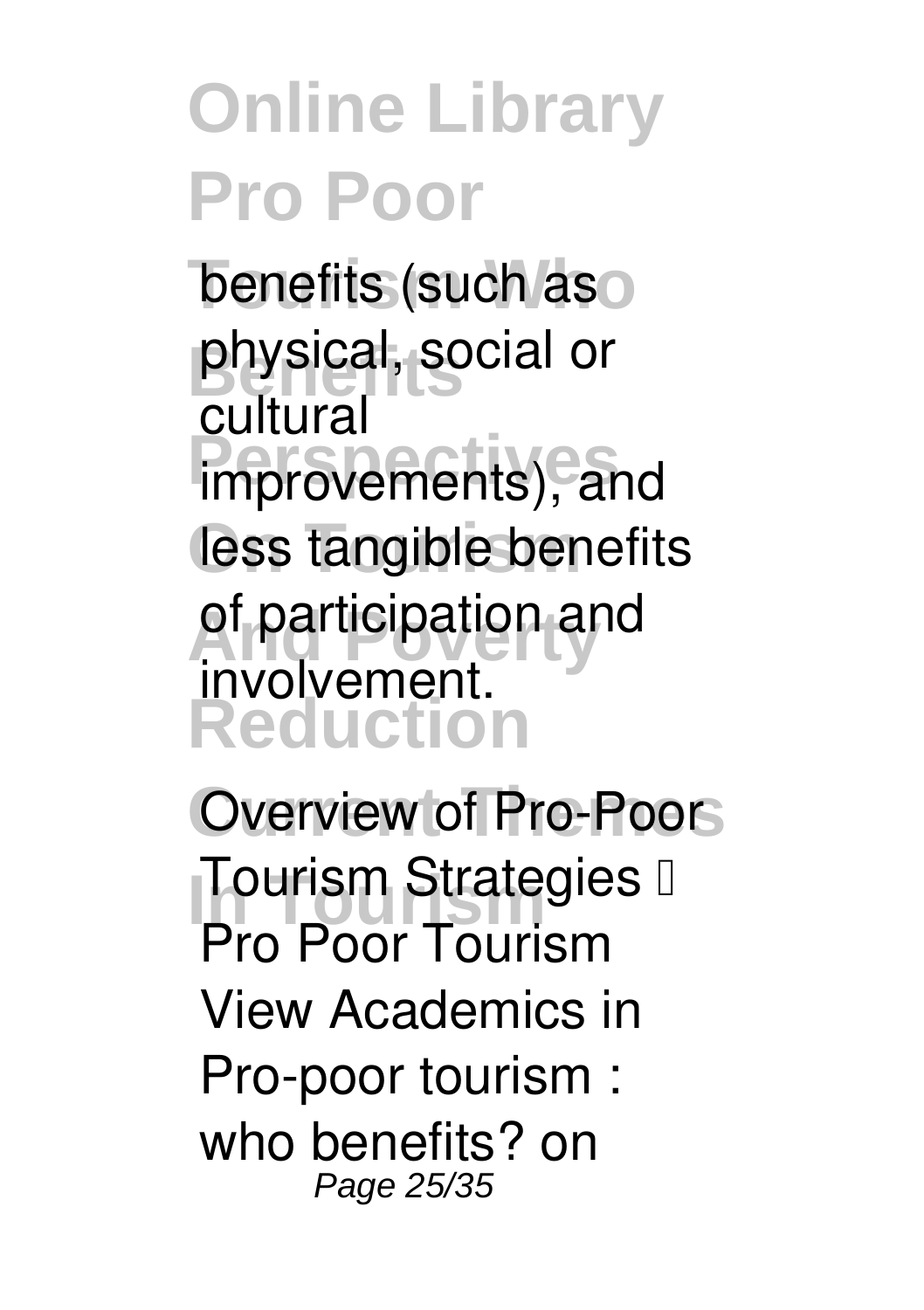**Online Library Pro Poor** Academia.edu.ho **Benefits Perspectives poor tourism : who benefits?** Hism Academia.edu<sub>ty</sub> **Reduction** tourism that is intended to result ines **Increased net benefits Academics in Pro-**Pro-poor tourism for poor people - is currently receiving enormous attention from the World Page 26/35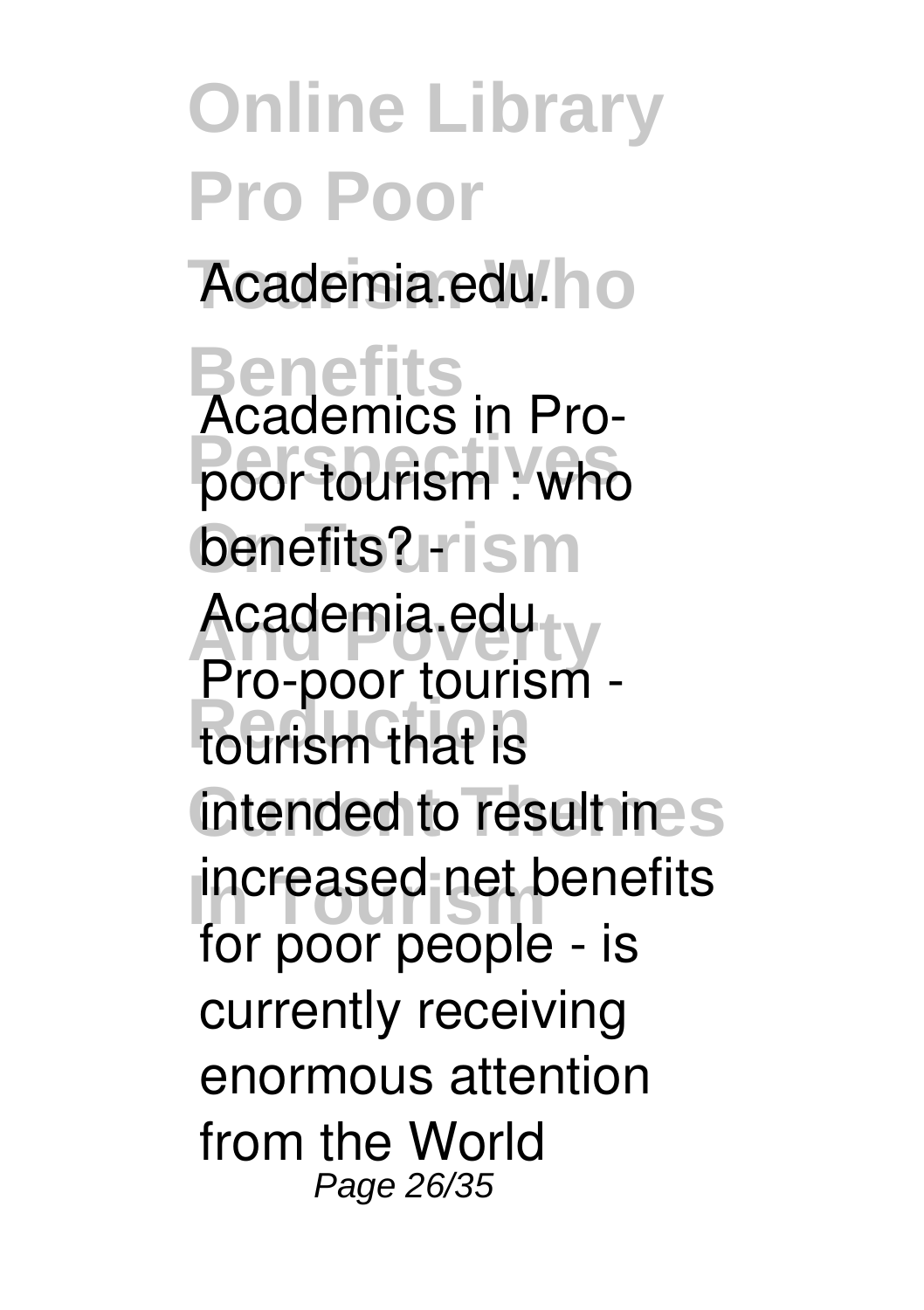**Tourism Organization,** the UN system, **Perspectives** industry, and NGOs and is an integral component of many **Reduction** development strategies in the less S developed countries. governments, sustainable

**Pro-poor tourism : who benefits? : perspectives on** Page 27/35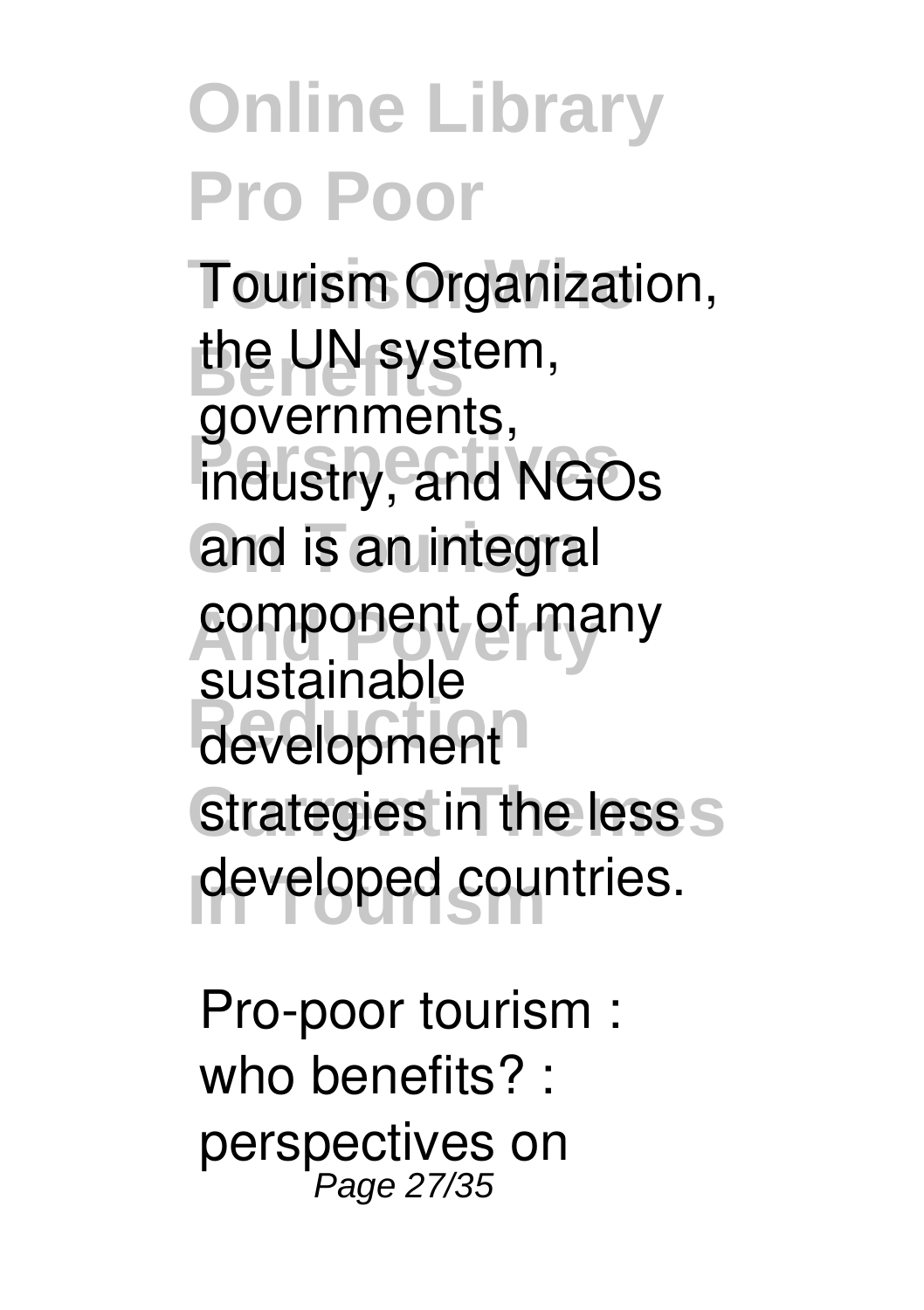**Online Library Pro Poor Tourism Who tourism ...** Get this from a library! **Person** Fouriers ... **Michael Hall** -- Propoor tourism, is **from the World Tourism Organization,** the UN system, Pro-poor Tourism : receiving attention governments, industry, and NGOs and is an integral component of Page 28/35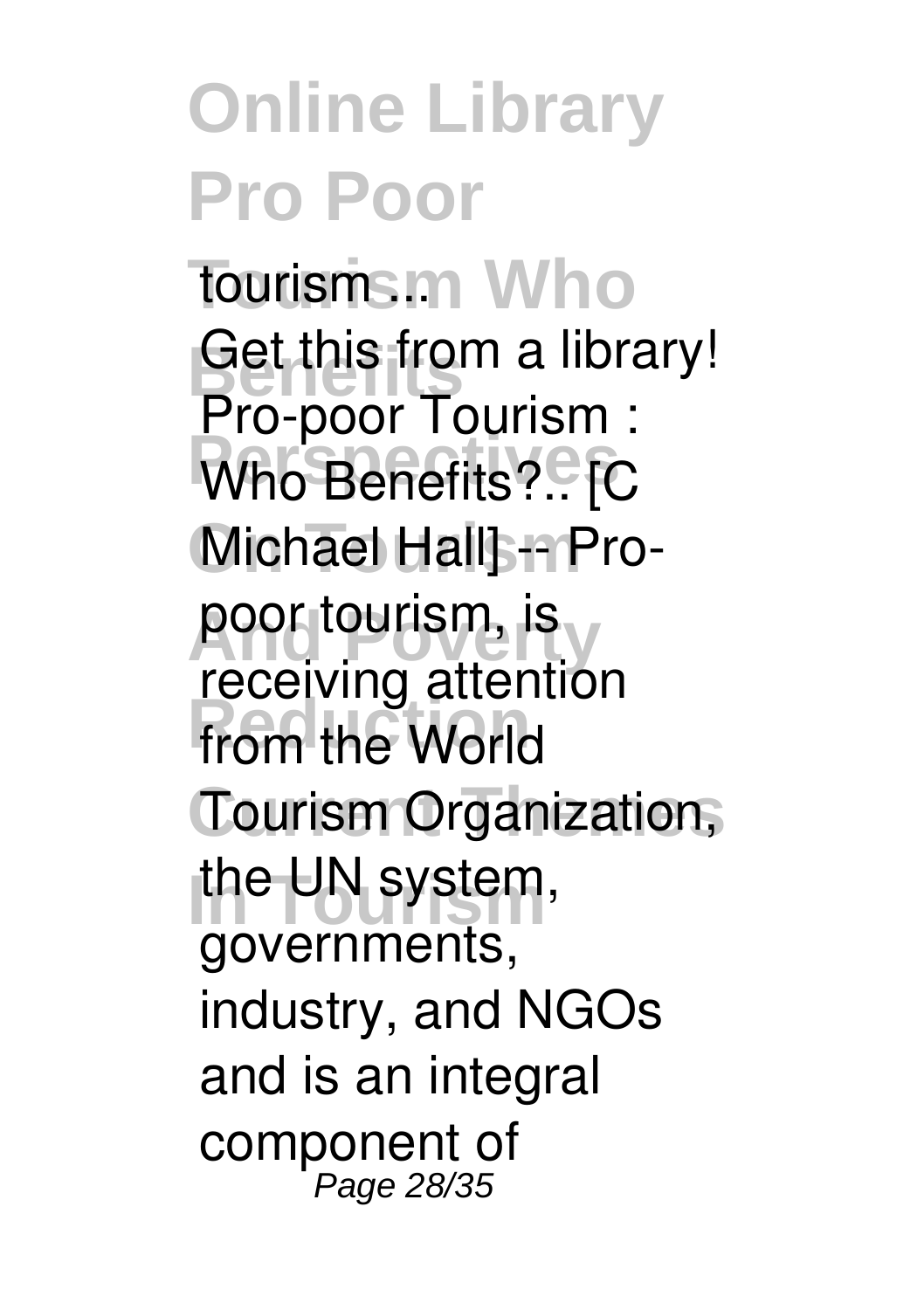sustainable Who development **Perspectives** strategies in the ...

**On Tourism Pro-poor Tourism : And Benefits?**<br> **And And And And A Reduction [WorldCat.org] Pro-poor tourismmes In Tourism** (PPT) is defined as **(eBook, 2007)** tourism that generates net benefits for the poor. Benefits may be economic, but Page 29/35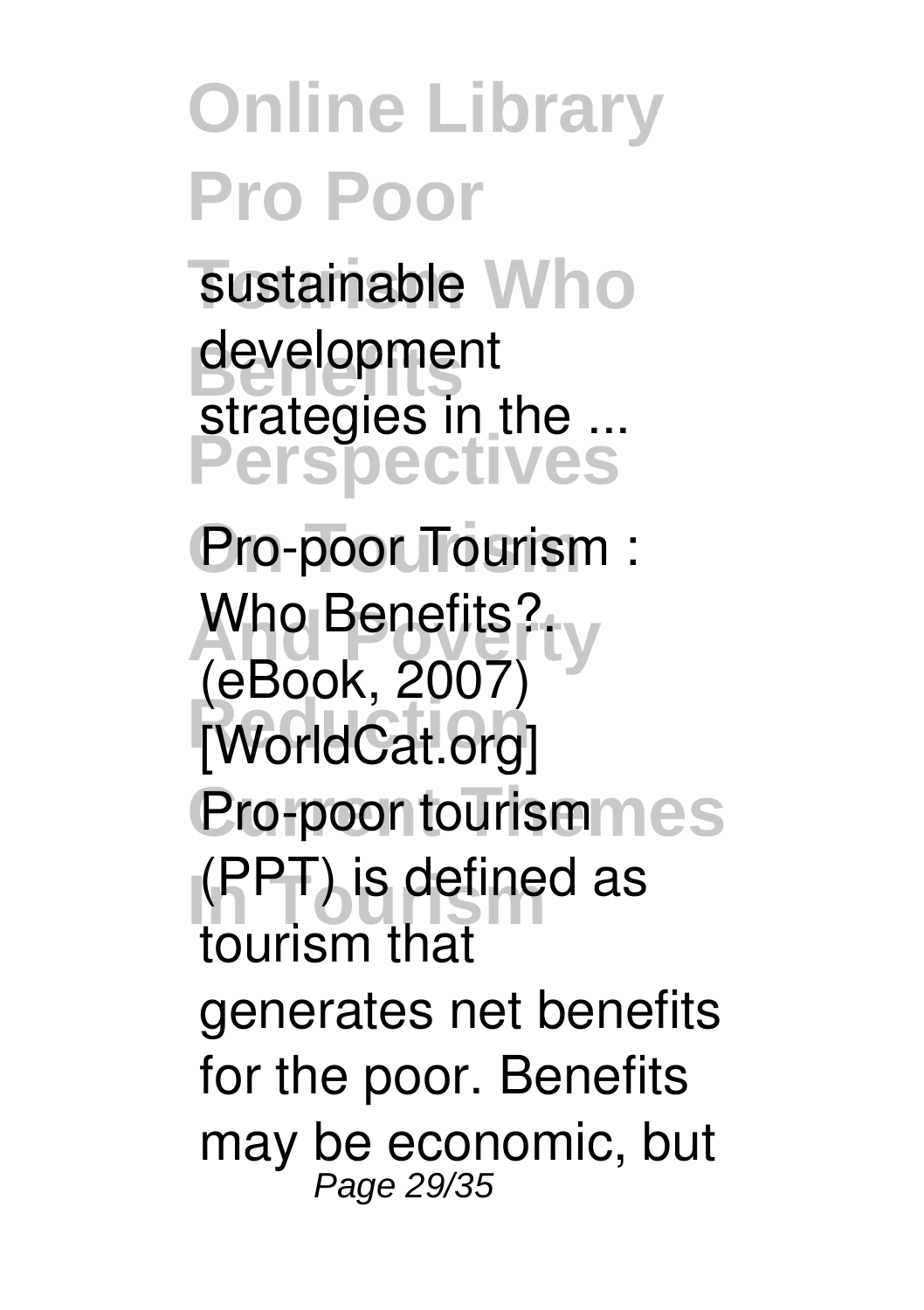they may also beo social, environmental **Perspectives** tourism is not a specific product or sector of tourism, but **Reduction** industry. Strategies for making tourismes pro-poor focus or cultural. Pro-poor an approach to the specifically on unlocking opportunities for the poor within tourism, Page 30/35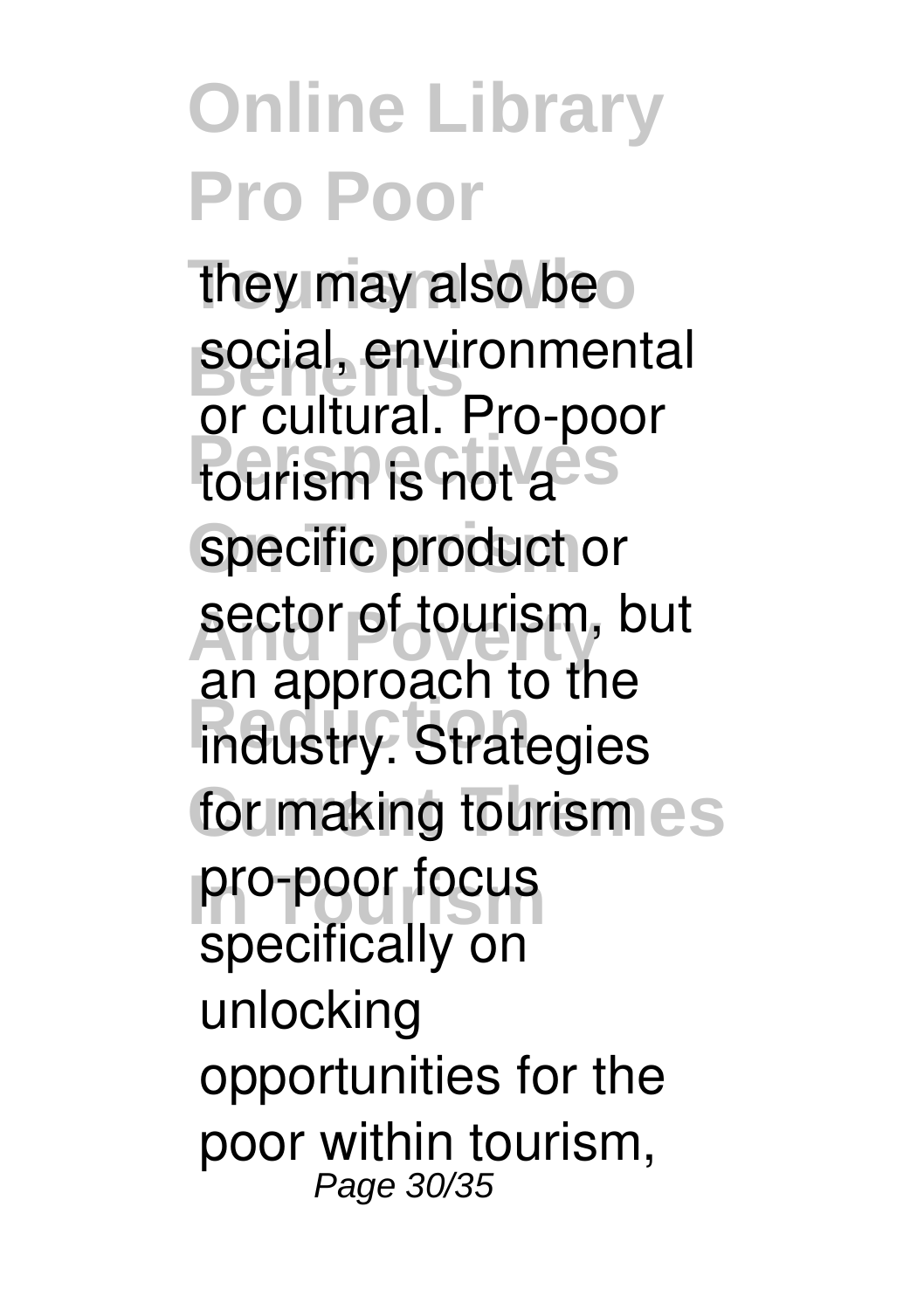**Online Library Pro Poor Tather than Who Benefits Perspectives pubs.iied.org.** Pro-poor tourism **And Poverty** (PPT) interventions **Reduction**<br> **Reduction Reduction** poor from tourism, es and ensure that **OPINION MAY 2001**  aim to increase the tourism growth contributes to poverty reduction. PPT is not a specific product or<br><sup>Page 31/35</sup>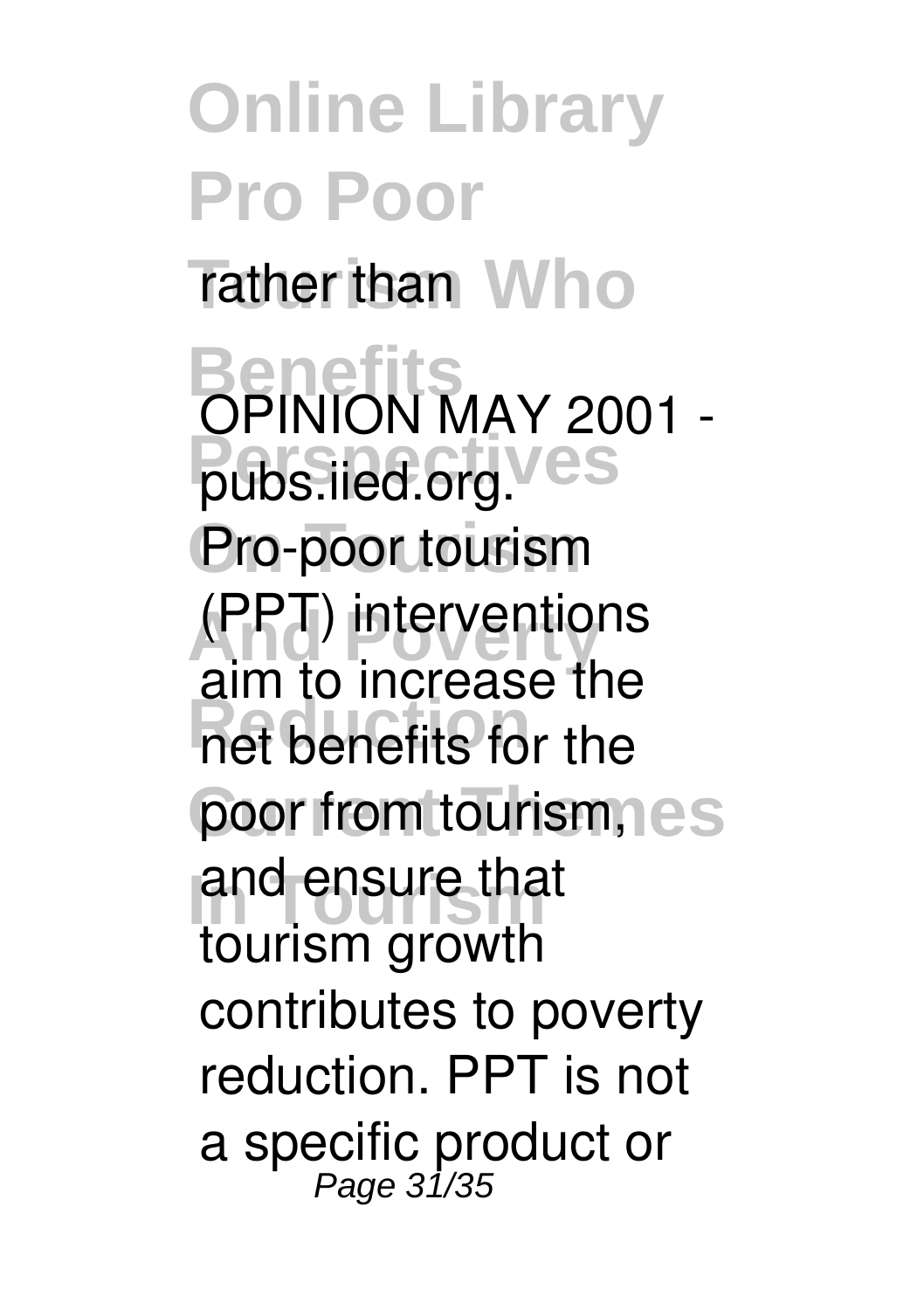sector of tourism, but **Benefits** an approach.

**Perspectives Pro-Poor Tourism Strategies: Making And Poverty Tourism Work For Pro-poor Tourism:** Who Benefits?emes **Perspectives on The ...** Tourism and Poverty Reduction, Michael C. Hall (Ed.). Channel View Publications, Page 32/35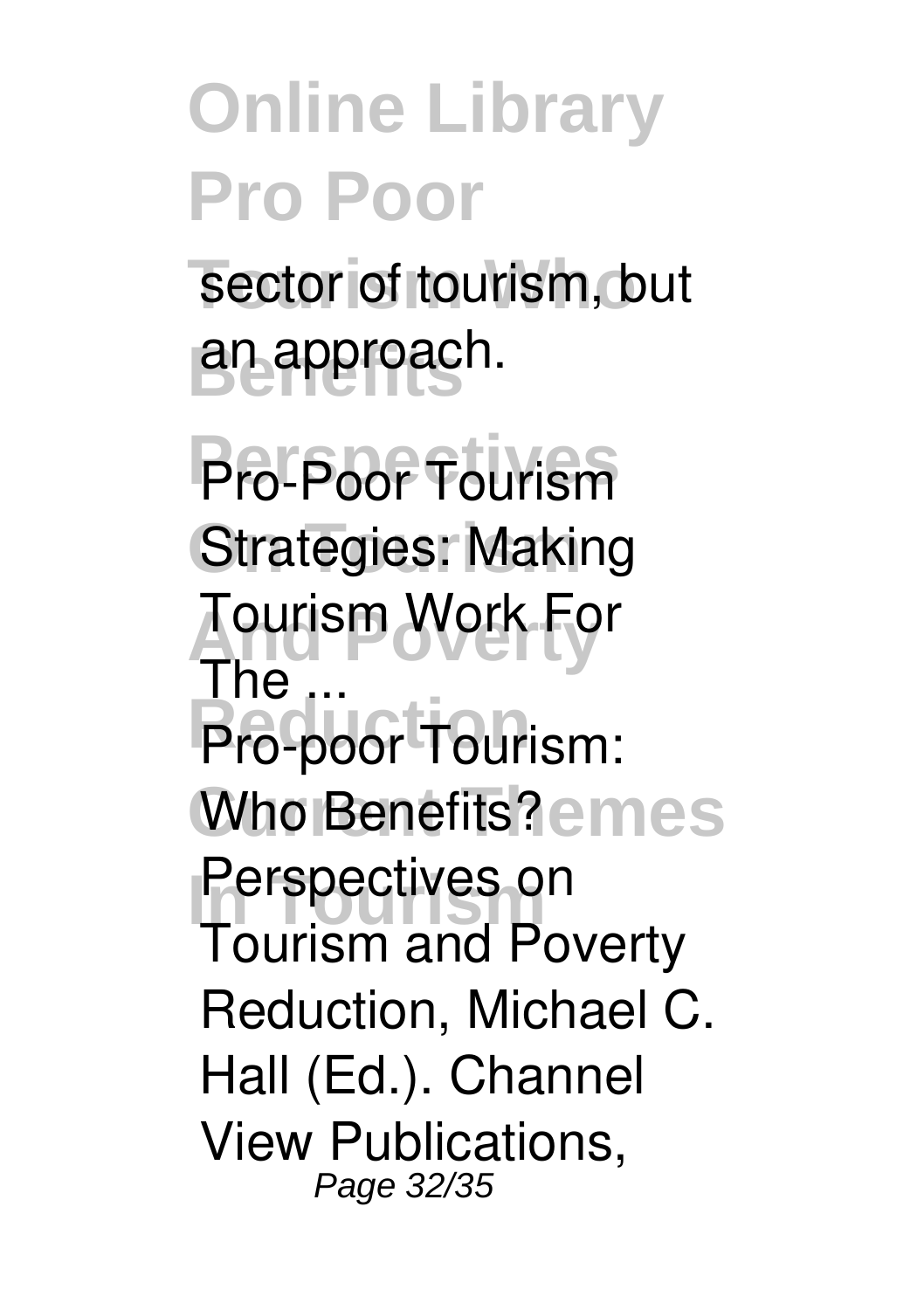Clevedon (2007), 167, **Benefits** (tables, figures, **Perspectives** indices) \$69.95 Hbk, **On Tourism** ISBN: 1-84541-075-0 author and subject

**And Poverty Reduction | Vol 30, Issue 3, Current Themes Pages 325-470 (June Tourism Management**

#### **In Tourism ...** Current discourse

surrounding **[pro-poor** tourism', a term emerging out of the Page 33/35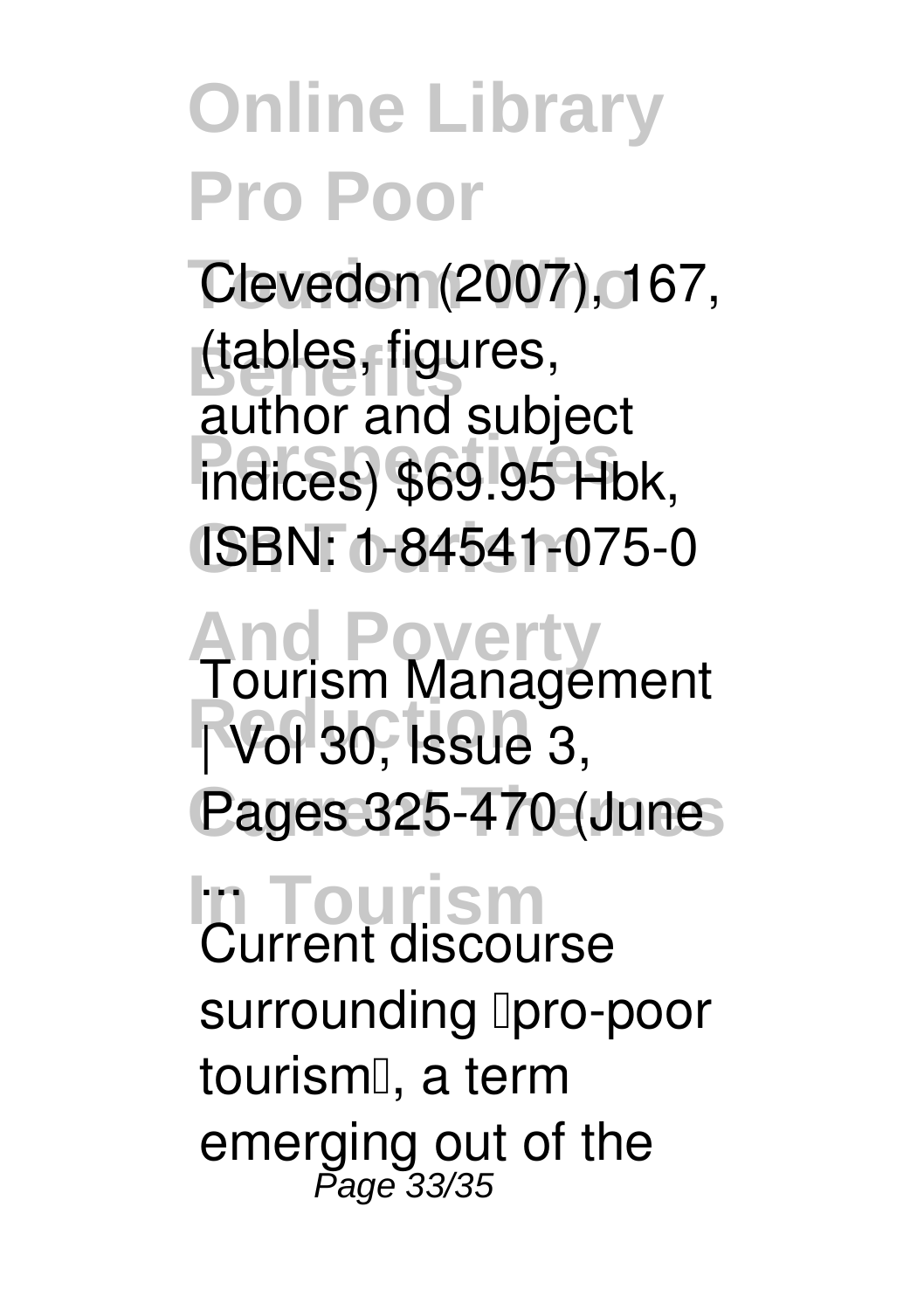writing of UK<sup>N</sup>ho researchers in the late **Perspectives** tourism can effectively work as a tool to **And Poverty** alleviate poverty. 1990s, suggests that

**Reduction (PDF) Exploring the Poverty-Tourismmes** Nexus<br>The **Currism** The Sustainable Development Goals are a call for action by all countries  $\mathbb I$  poor,<br>Page 34/35